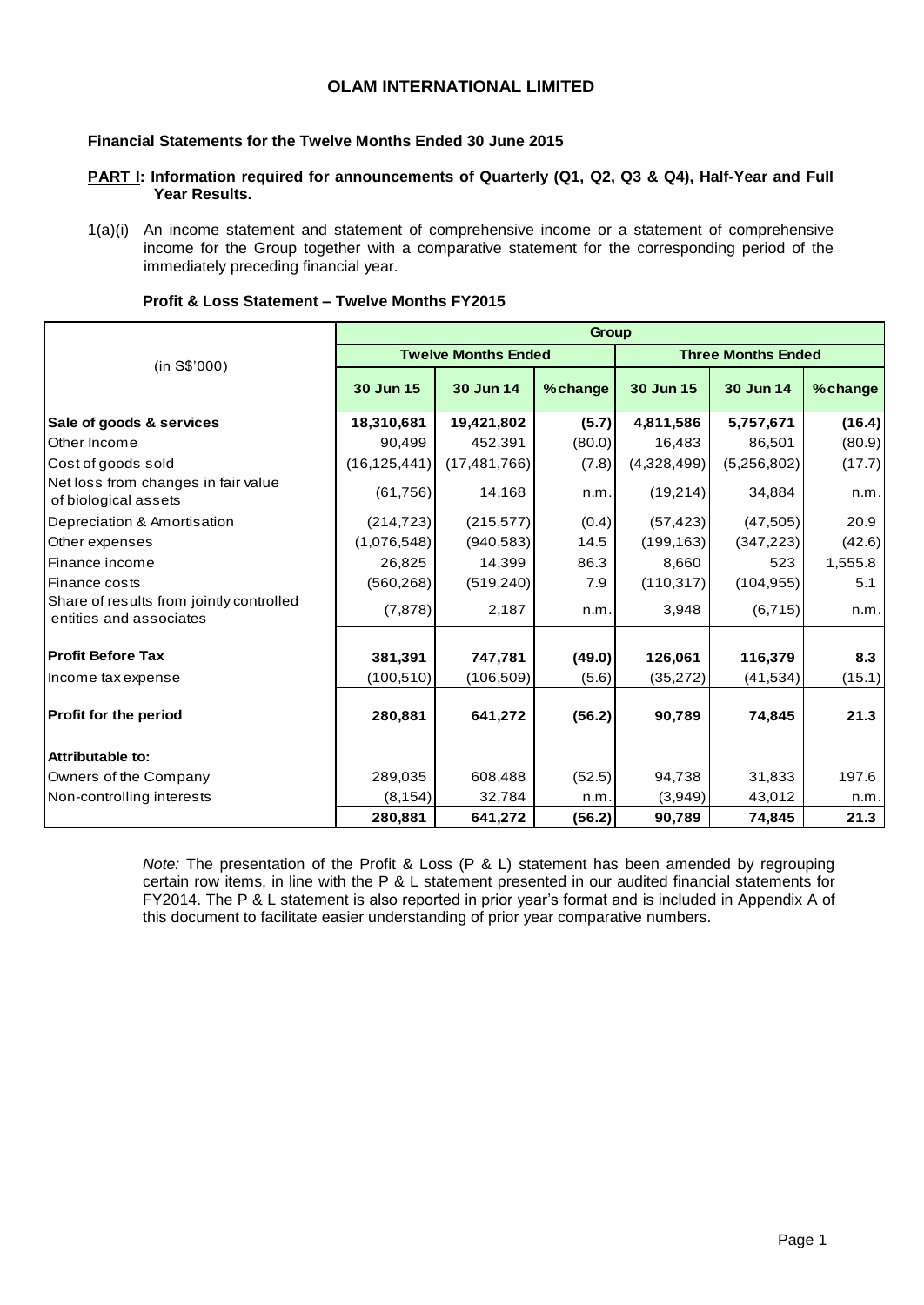1(a)(ii) A statement of comprehensive income for the ("Group") - Olam International Limited ("Company") and its subsidiaries together with a comparative statement for the corresponding period of the immediately preceding financial year.

## **Statement of Comprehensive Income – Twelve Months FY2015**

|                                                  |                            | Group     |                           |           |  |  |
|--------------------------------------------------|----------------------------|-----------|---------------------------|-----------|--|--|
| (in S\$'000)                                     | <b>Twelve Months Ended</b> |           | <b>Three Months Ended</b> |           |  |  |
|                                                  | 30 Jun 15                  | 30 Jun 14 | 30 Jun 15                 | 30 Jun 14 |  |  |
| Profit for the period                            | 280,881                    | 641,272   | 90,789                    | 74,845    |  |  |
| <b>Other Comprehensive Income:</b>               |                            |           |                           |           |  |  |
| Net loss on fair value changes during the period | (213,541)                  | (8,248)   | (77, 137)                 | 134,138   |  |  |
| Recognised in the profit and loss account on     |                            |           |                           |           |  |  |
| occurrence of hedged transactions                | (2,706)                    | 21,218    | 10,466                    | (6,017)   |  |  |
| Foreign currency translation adjustment          | (69, 905)                  | (75, 393) | (49,610)                  | (53, 141) |  |  |
| Share of other comprehensive income of           |                            |           |                           |           |  |  |
| jointly controlled entities and associates       | (12, 839)                  | 10,255    |                           | 10,255    |  |  |
| Other comprehensive income                       | (298, 991)                 | (52, 168) | (116, 281)                | 85,235    |  |  |
| <b>Total Comprehensive Income</b>                | (18, 110)                  | 589,104   | (25, 492)                 | 160,080   |  |  |
| <b>Attributable to:</b>                          |                            |           |                           |           |  |  |
| Owners of the Company                            | (5,850)                    | 553,501   | (18, 552)                 | 118,102   |  |  |
| Non-controlling interests                        | (12,260)                   | 35,603    | (6,940)                   | 41,978    |  |  |
|                                                  | (18, 110)                  | 589,104   | (25, 492)                 | 160,080   |  |  |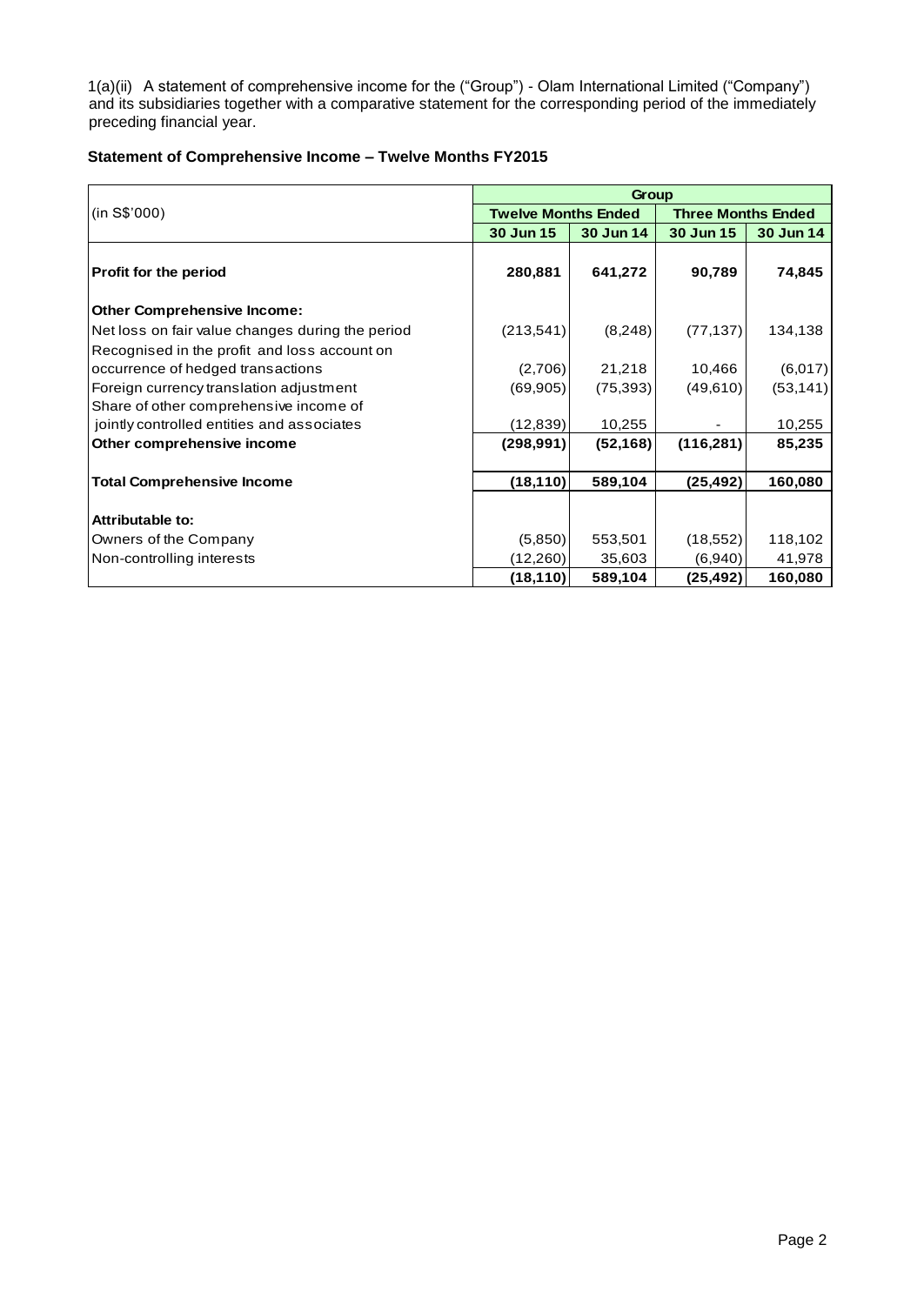1(b)(i) A statement of financial position (for the Issuer and Group), together with a comparative statement as at the end of the immediately preceding financial year.

| (in S\$'000)                                 | Group         |             | <b>Company</b> |             |
|----------------------------------------------|---------------|-------------|----------------|-------------|
|                                              | 30 Jun 15     | 30 Jun 14   | 30 Jun 15      | 30 Jun 14   |
| <b>Non-current assets</b>                    |               |             |                |             |
| Property, plant and equipment                | 3,001,449     | 3,143,886   | 2,699          | 1,788       |
| Intangible assets                            | 787,797       | 648,758     | 32,258         | 34,680      |
| <b>Biological assets</b>                     | 1,147,651     | 1,108,162   |                |             |
| Investment in subsidiary companies           |               |             | 3,434,306      | 2,555,084   |
| Interests in jointly controlled entities and |               |             |                |             |
| associates                                   | 859,724       | 835,393     | 719,642        | 684,254     |
| Long term investments                        | 270,808       | 407,685     | 257,184        | 393,976     |
| Deferred tax assets                          | 50,185        | 22,983      | 3,258          | 893         |
| Other non-current assets                     | 27,053        | 23,148      |                |             |
|                                              | 6,144,667     | 6,190,015   | 4,449,347      | 3,670,675   |
| <b>Current assets</b>                        |               |             |                |             |
| Amounts due from subsidiary companies        |               |             | 1,197,784      | 1,783,155   |
| Trade receivables                            | 1,662,966     | 1,613,223   | 714,680        | 650,185     |
| Margin accounts with brokers                 | 240,113       | 225,499     | 172,548        | 140,600     |
| Inventories                                  | 4,747,149     | 4,685,698   | 698,443        | 805,045     |
| Advance payments to suppliers                | 768,467       | 706,652     | 232,222        | 207,495     |
| Advance payments to subsidiary companies     |               |             | 1,916,233      | 2,055,652   |
| Cash and short-term fixed deposits           | 1,383,585     | 1,590,075   | 816,171        | 1,183,019   |
| Derivative financial instruments             | 760,744       | 554,617     | 429,529        | 290,986     |
| Other current assets                         | 717,366       | 740,814     | 158,592        | 129,546     |
|                                              | 10,280,390    | 10,116,578  | 6,336,202      | 7,245,683   |
| <b>Current liabilities</b>                   |               |             |                |             |
| Trade payables and accruals                  | (1,358,067)   | (1,587,626) | (359, 641)     | (665, 288)  |
| Borrowings                                   | (2,915,652)   | (4,503,756) | (1,029,021)    | (2,976,945) |
| Derivative financial instruments             | (614, 322)    | (382, 163)  | (428, 127)     | (193, 811)  |
| Provision for taxation                       | (133, 204)    | (80, 213)   | (45, 507)      | (31, 104)   |
| Other current liabilities                    | (273, 310)    | (428, 322)  | (72, 916)      | (99, 702)   |
|                                              | (5, 294, 555) | (6,982,080) | (1,935,212)    | (3,966,850) |
|                                              |               |             |                |             |
| <b>Net current assets</b>                    | 4,985,835     | 3,134,498   | 4,400,990      | 3,278,833   |
| <b>Non-current liabilities</b>               |               |             |                |             |
| Deferred tax liabilities                     |               | (266, 035)  |                |             |
|                                              | (279, 940)    |             |                |             |
| Borrowings                                   | (6,487,890)   | (4,836,150) | (5,205,082)    | (3,692,824) |
|                                              | (6,767,830)   | (5,102,185) | (5,205,082)    | (3,692,824) |
| <b>Net assets</b>                            | 4,362,672     | 4,222,328   | 3,645,255      | 3,256,684   |
|                                              |               |             |                |             |
|                                              |               |             |                |             |
| Equity attributable to owners of the Company |               |             |                |             |
| Share capital                                | 2,167,499     | 2,162,642   | 2,167,499      | 2,162,642   |
| Treasury shares                              | (96,081)      | (96,081)    | (96,081)       | (96,081)    |
| Capital securities                           | 237,525       | 237,379     | 237,525        | 237,379     |
| Reserves                                     | 1,828,095     | 1,896,246   | 1,336,312      | 952,744     |
|                                              | 4,137,038     | 4,200,186   | 3,645,255      | 3,256,684   |
| Non-controlling interests                    | 225,634       | 22,142      |                |             |
| <b>Total equity</b>                          | 4,362,672     | 4,222,328   | 3,645,255      | 3,256,684   |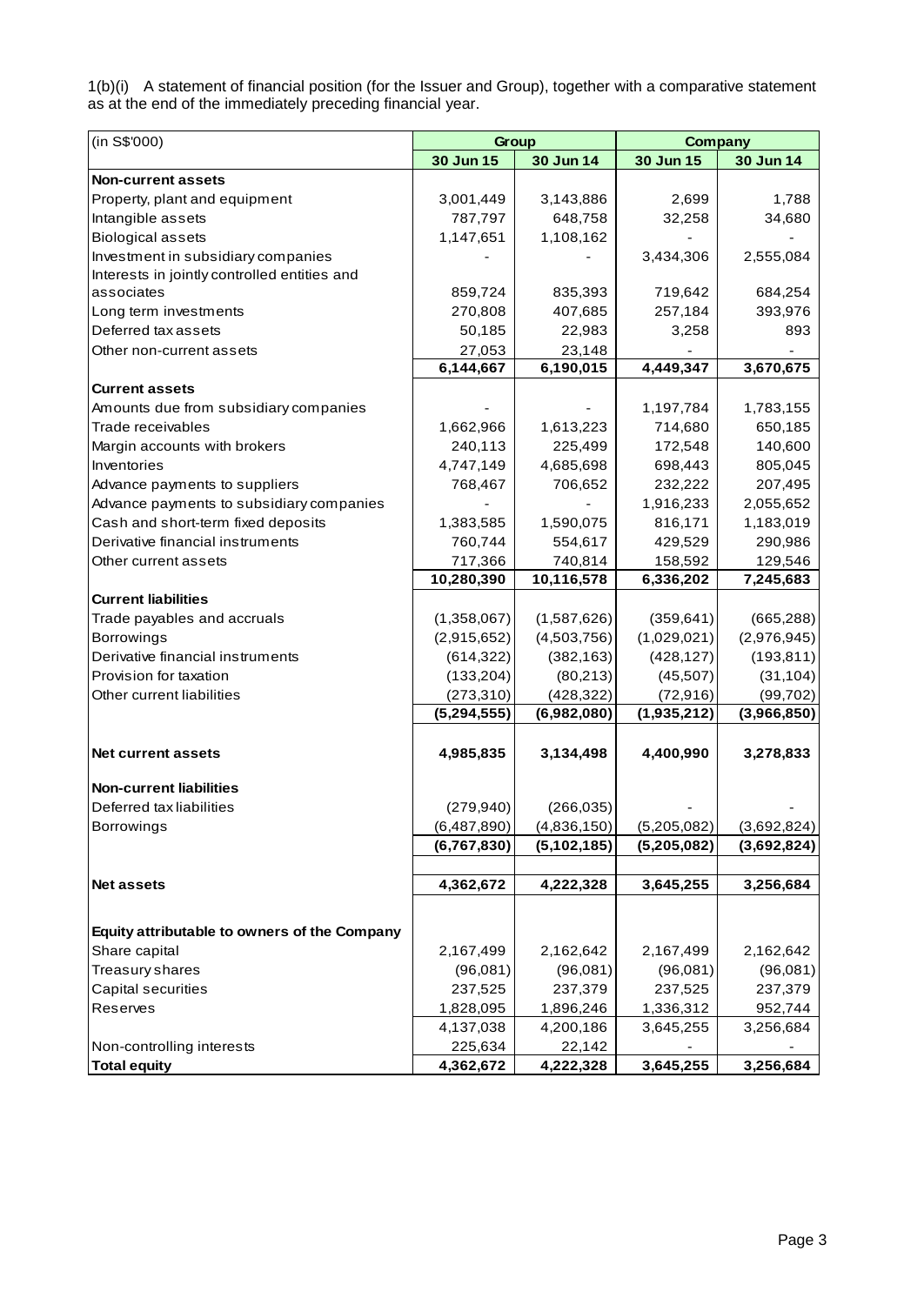1(b)(ii) Aggregate amount of Group's borrowings and debt securities.

# **Amounts repayable in one year or less or on demand**

|                       | 30 Jun 15      |                  | 30 Jun 14      |                  |
|-----------------------|----------------|------------------|----------------|------------------|
|                       | <b>Secured</b> | <b>Unsecured</b> | <b>Secured</b> | <b>Unsecured</b> |
|                       | (in S\$'000)   | (in S\$'000)     | (in S\$'000)   | (in S\$'000)     |
| Overdrafts            | $\blacksquare$ | 541,317          |                | 298,179          |
| Loans                 | 27,821         | 2,335,238        | 23,565         | 4, 167, 845      |
| <b>IFinance Lease</b> | $\blacksquare$ | 3,850            |                | 5,722            |
| <b>Bonds</b>          | $\blacksquare$ | 7.426            |                | 8,445            |
| <b>Total</b>          | 27,821         | 2,887,831        | 23,565         | 4,480,191        |

# **Amounts repayable after one year**

|                          | 30 Jun 15      |                  | 30 Jun 14                |                  |
|--------------------------|----------------|------------------|--------------------------|------------------|
|                          | <b>Secured</b> | <b>Unsecured</b> | <b>Secured</b>           | <b>Unsecured</b> |
|                          | (in S\$'000)   | (in S\$'000)     | (in S\$'000)             | (in S\$'000)     |
| Medium / Long Term Loans | 98,166         | 2,553,930        | 145,432                  | 1,164,092        |
| <b>Medium Term Notes</b> | $\blacksquare$ | 2,800,200        | $\overline{\phantom{a}}$ | 1,699,547        |
| <b>Bonds</b>             | $\blacksquare$ | 987,926          |                          | 1,774,590        |
| Finance Lease            | $\,$           | 47,668           |                          | 52,489           |
| Total                    | 98,166         | 6,389,724        | 145,432                  | 4,690,718        |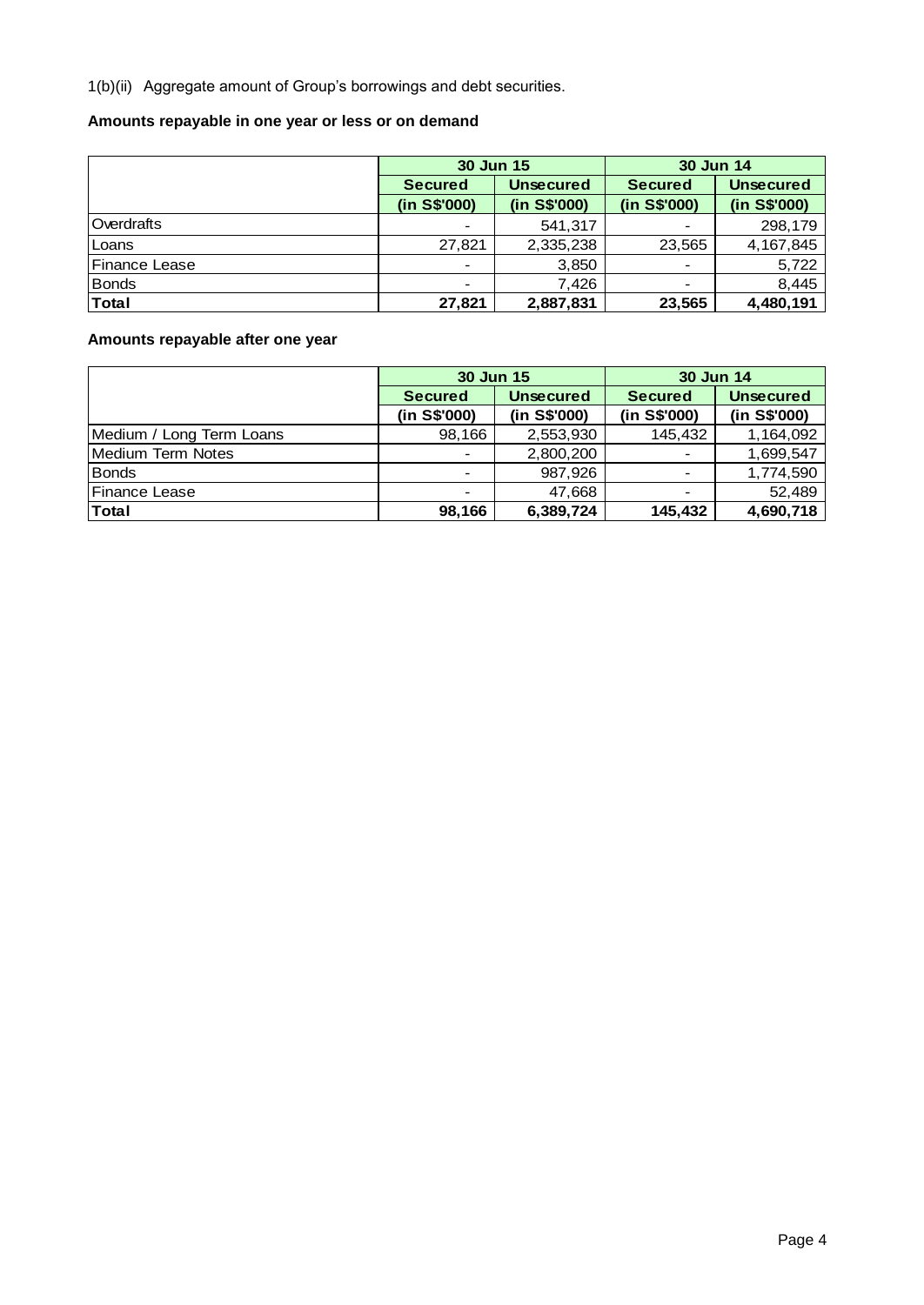#### 1(c) A statement of cash flows (for the Group), together with a comparative statement for the corresponding period of the immediately preceding financial year is as follows:

|                                                                         | Group                      |            |                           |            |  |  |  |
|-------------------------------------------------------------------------|----------------------------|------------|---------------------------|------------|--|--|--|
| (in S\$'000)                                                            | <b>Twelve Months Ended</b> |            | <b>Three Months Ended</b> |            |  |  |  |
|                                                                         | 30 Jun 15                  | 30 Jun 14  | 30 Jun 15                 | 30 Jun 14  |  |  |  |
| Cash flow from operating activities                                     |                            |            |                           |            |  |  |  |
| <b>Profit before taxation</b>                                           | 381,391                    | 747,781    | 126,061                   | 116,379    |  |  |  |
| Adjustments for:                                                        |                            |            |                           |            |  |  |  |
| Allowance for doubtful debts                                            | 12,105                     | 16,749     |                           | 16,749     |  |  |  |
| Amortisation of intangible assets and depreciation of property, plant   |                            |            |                           |            |  |  |  |
| and equipment                                                           | 214,723                    | 215,577    | 57,423                    | 47,505     |  |  |  |
| Cost of share-based payment                                             | 2,508                      | 9,535      | 1,939                     | 2,007      |  |  |  |
| Accelerated amortisation of facility fees                               |                            | 21,103     | $\overline{\phantom{0}}$  | 21,103     |  |  |  |
| Fair value of biological assets                                         | 61,756                     | (14, 168)  | 19,214                    | (34, 883)  |  |  |  |
| Gain on disposal of subsidiaries                                        |                            | (18, 785)  |                           | (18, 785)  |  |  |  |
| Loss on disposal of jointly controlled entity                           |                            | 595        |                           | 595        |  |  |  |
| Gain on disposal of property, plant and equipment and intangible assets | (33, 839)                  | (105, 632) | (3,056)                   | (661)      |  |  |  |
| Biological assets written off                                           |                            | 25,926     |                           |            |  |  |  |
| Fixed assets written off                                                | 1,633                      | 355        | 11                        | (388)      |  |  |  |
| Impairment of goodwill, fixed assets and intangible assets              | 2,664                      | 26,571     |                           | 26,571     |  |  |  |
| Interest income                                                         | (26, 825)                  | (14, 399)  | (8,660)                   | (523)      |  |  |  |
| Interest expense                                                        | 560,268                    | 519,240    | 110,317                   | 104,955    |  |  |  |
| Inventories written down                                                | 9,158                      | 23,688     |                           | 23,688     |  |  |  |
| Net measurement of derivative instruments                               | (1,929)                    | (4, 488)   | (16,950)                  | (11, 047)  |  |  |  |
| Gain on remeasurement of investments to fair value upon ceasing equity  |                            |            |                           |            |  |  |  |
| accounting                                                              |                            | (271, 022) |                           |            |  |  |  |
| Share of results from jointly controlled entities and associates        | 7,878                      | (2, 187)   | (3,948)                   | 6,715      |  |  |  |
| Loss/ (gain) on bond buy back                                           | 18,060                     | (957)      |                           |            |  |  |  |
| Operating cash flow before reinvestment in working capital              | 1,209,551                  | 1,175,482  | 282,351                   | 299,980    |  |  |  |
| (Increase)/decrease in inventories                                      | (157, 145)                 | (152, 951) | (153, 771)                | 570,429    |  |  |  |
| Decrease in receivables and other current assets                        | 13,709                     | 346,131    | 134,090                   | 72,705     |  |  |  |
| (Increase)/decrease in advance payments to suppliers                    | (81, 552)                  | (156, 533) | 121,030                   | (207, 396) |  |  |  |
| Decrease/ (increase) in margin account with brokers                     | 432                        | (233, 519) | (353, 428)                | 178,999    |  |  |  |
| (Decrease)/increase in payables and other current liabilities           | (447, 024)                 | (747, 650) | 139,846                   | (182, 739) |  |  |  |
| Cash flow generated from operations                                     | 537,971                    | 230,960    | 170,118                   | 731,978    |  |  |  |
| Interest income received                                                | 26,825                     | 14,399     | 8,660                     | 523        |  |  |  |
| Interest expense paid                                                   | (463, 850)                 | (490, 314) | (81,212)                  | (73, 290)  |  |  |  |
| <b>Taxpaid</b>                                                          | (75,018)                   | (53, 724)  | (25, 757)                 | (15, 624)  |  |  |  |
| Net cash flow generated from/ (used in) operating activities            | 25,928                     | (298, 679) | 71,809                    | 643,587    |  |  |  |
|                                                                         |                            |            |                           |            |  |  |  |
| Cash flow from investing activities                                     |                            |            |                           |            |  |  |  |
| Proceeds from disposal of property, plant and equipment                 | 115,268                    | 309,077    | 15,301                    | 121        |  |  |  |
| Purchase of property, plant and equipment                               | (403, 274)                 | (567, 546) | (135, 319)                | (74, 800)  |  |  |  |
| Purchase of intangible assets                                           | (5,316)                    | (13,217)   | (659)                     | (820)      |  |  |  |
| Acquisition of subsidiaries, net of cash acquired                       | (234, 744)                 |            | (8,894)                   |            |  |  |  |
| Net proceeds from jointly controlled entities and associates            | 32,995                     | 43,812     |                           | 40,690     |  |  |  |
| Disposal of subsidiary, net of cash disposed of                         |                            | (3, 162)   |                           | (3, 162)   |  |  |  |
| Proceeds on disposal of intangible                                      | 11                         |            |                           |            |  |  |  |
| Capital injection from non-controlling interest                         | 23,681                     | 25,080     |                           |            |  |  |  |
| Proceeds from partial divestment of subsidiary                          | 219,040                    |            |                           |            |  |  |  |
| Net cash flow used in investing activities                              | (252, 339)                 | (205, 956) | (129, 571)                | (37, 971)  |  |  |  |
|                                                                         |                            |            |                           |            |  |  |  |
| Cash flow from financing activities                                     |                            |            |                           |            |  |  |  |
| Dividends paid on ordinary shares by the Company                        | (186, 279)                 | (99,302)   |                           | (3,751)    |  |  |  |
| Proceeds from borrowings, net                                           | 1,027,810                  | 570,269    | 125,517                   | (63, 557)  |  |  |  |
| Proceeds from issuance of shares on exercise of share options           | 4,857                      | 85,604     |                           | 85,604     |  |  |  |
| Payment of capital securities distribution                              | (16,506)                   | (19,002)   |                           |            |  |  |  |
| Payment for capital securities, bond buy back                           | (1,060,226)                | (36,211)   |                           |            |  |  |  |
| Net cash flow provided by financing activities                          | (230, 344)                 | 501,358    | 125,517                   | 18,297     |  |  |  |
| Net effect of exchange rate changes on cash and cash equivalents        | 23,845                     | (33,983)   | (42, 537)                 | (23,085)   |  |  |  |
|                                                                         |                            |            |                           |            |  |  |  |
| Net decrease in cash and cash equivalents                               | (432, 910)                 | (37,260)   | 25,218                    | 600,827    |  |  |  |
| Cash and cash equivalents at the beginning of the period                | 1,248,272                  | 1,285,532  | 790,144                   | 647,445    |  |  |  |
| Cash and cash equivalents* at the end of the period                     | 815,362                    | 1,248,272  | 815,362                   | 1,248,272  |  |  |  |

\*Cash and cash equivalents include cash and bank balances, fixed deposits less overdrafts and deposits committed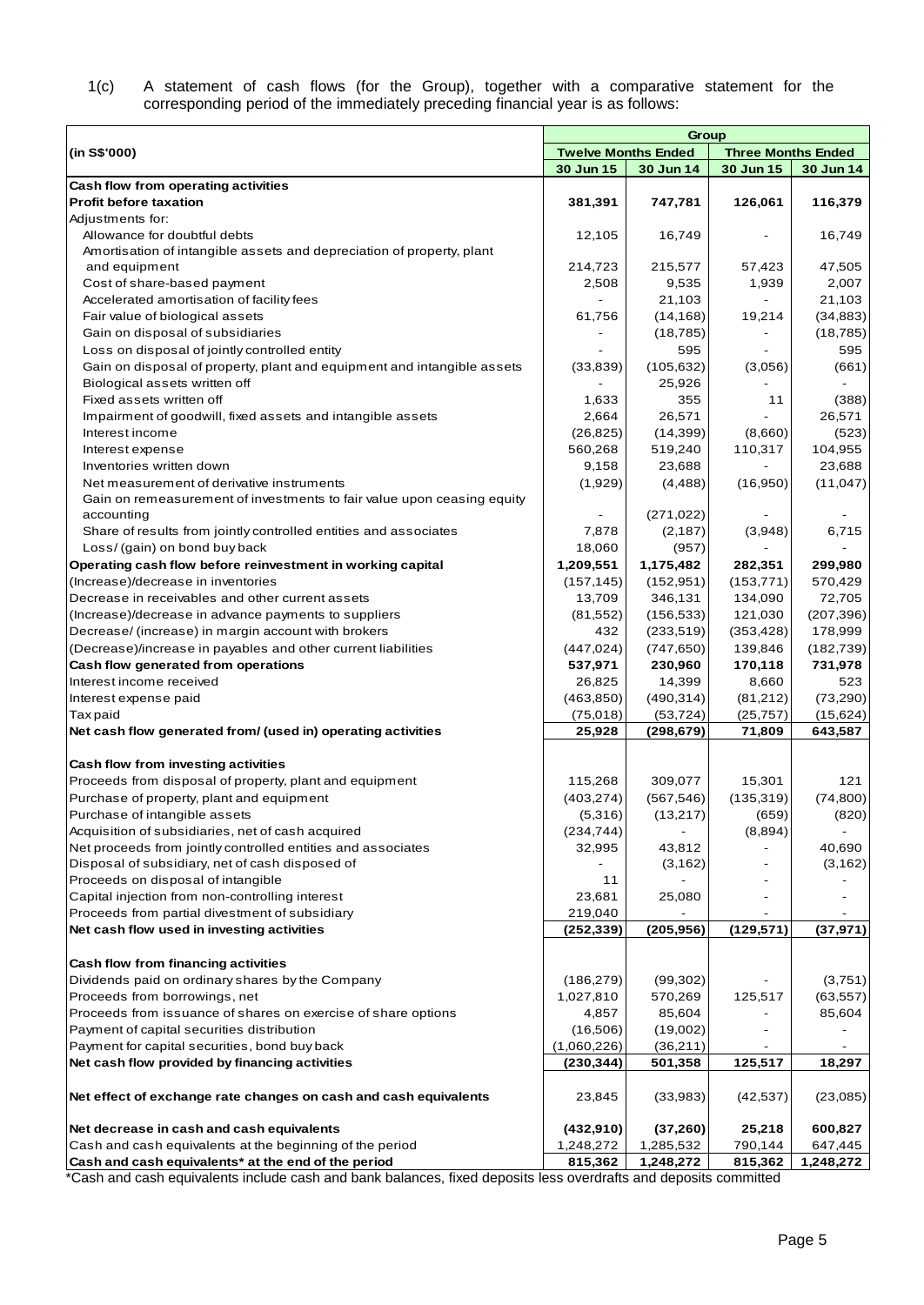1(d)(i) A statement (for the Issuer and Group) showing either (i) all changes in equity, or (ii) changes in equity other than those arising from capitalisation issues and distributions to shareholders, together with a comparative statement for the corresponding period of the immediately preceding financial year.

|                                                     |                          |               |                          |                 | Foreign                  |                 |                       |                          |                 |              | Non-                     |               |
|-----------------------------------------------------|--------------------------|---------------|--------------------------|-----------------|--------------------------|-----------------|-----------------------|--------------------------|-----------------|--------------|--------------------------|---------------|
| 12 months                                           | Share                    | Treasury      | Capital                  | Capital         | Currency                 | Fair Value      | Share-based           | Revenue                  | <b>Total</b>    | <b>Total</b> | <b>Controlling</b>       | <b>Total</b>  |
| Group                                               | Capital                  | <b>Shares</b> | <b>Securities</b>        | <b>Reserves</b> | <b>Translation</b>       | Adjustment      | Compensation          | <b>Reserves</b>          | <b>Reserves</b> |              | <b>Interests</b>         | <b>Equity</b> |
|                                                     |                          |               |                          |                 | <b>Reserves</b>          | <b>Reserves</b> | <b>Reserves</b>       |                          |                 |              |                          |               |
|                                                     | \$'000                   | \$'000        | \$'000                   | \$'000          | \$'000                   | \$'000          | \$'000                | \$'000                   | \$'000          | \$'000       | \$'000                   | \$'000        |
| At 30 June 2015:                                    |                          |               |                          |                 |                          |                 |                       |                          |                 |              |                          |               |
| At 1 July 2014                                      | 2,162,642                | (96,081)      | 237,379                  | 142,525         | (450, 138)               | (60, 204)       | 99,846                | 2,164,217                | 1,896,246       | 4,200,186    | 22,142                   | 4,222,328     |
| Profit for the period                               |                          |               |                          |                 |                          |                 |                       | 289,035                  | 289,035         | 289,035      | (8, 154)                 | 280,881       |
| Other comprehensive income                          |                          |               |                          |                 |                          |                 |                       |                          |                 |              |                          |               |
| Net loss on fair value changes during the financial |                          |               |                          |                 |                          |                 |                       |                          |                 |              |                          |               |
| period                                              |                          |               |                          |                 | $\overline{\phantom{0}}$ | (213, 541)      |                       | $\overline{a}$           | (213, 541)      | (213, 541)   | $\overline{a}$           | (213, 541)    |
| Recognised in the profit and loss account on        |                          |               |                          |                 |                          |                 |                       |                          |                 |              |                          |               |
| occurrence of hedged transactions                   |                          |               |                          |                 |                          | (2,706)         |                       | $\blacksquare$           | (2,706)         | (2,706)      | $\sim$                   | (2,706)       |
| Foreign currency translation adjustment             |                          |               |                          |                 | (65, 799)                |                 |                       | $\overline{\phantom{a}}$ | (65, 799)       | (65, 799)    | (4, 106)                 | (69,905)      |
| Share of other comprehensive income of              |                          |               |                          |                 |                          |                 |                       |                          |                 |              |                          |               |
| jointly controlled entities and associates          |                          |               |                          |                 | (12, 839)                |                 |                       | $\blacksquare$           | (12, 839)       | (12, 839)    | $\overline{\phantom{a}}$ | (12, 839)     |
| Other comprehensive income for the                  |                          |               |                          |                 |                          |                 |                       |                          |                 |              |                          |               |
| financial period, net of tax                        | $\blacksquare$           |               | ٠                        | $\blacksquare$  | (78, 638)                | (216, 247)      | $\blacksquare$        |                          | (294, 885)      | (294, 885)   | (4, 106)                 | (298, 991)    |
| Total comprehensive income for the period           |                          |               |                          |                 | (78, 638)                | (216, 247)      | $\blacksquare$        | 289,035                  | (5,850)         | (5,850)      | (12, 260)                | (18, 110)     |
| Contributions by and distributions to owners        |                          |               |                          |                 |                          |                 |                       |                          |                 |              |                          |               |
| Issue of shares on exercise of share option         | 4,857                    |               |                          |                 |                          |                 |                       | $\overline{a}$           |                 | 4,857        |                          | 4,857         |
| Share-based expense                                 |                          |               |                          |                 |                          |                 | 2,508                 |                          | 2,508           | 2,508        |                          | 2,508         |
| Dividends on ordinary shares                        |                          |               |                          |                 |                          |                 |                       | (186, 279)               | (186, 279)      | (186, 279)   |                          | (186, 279)    |
| Accrued capital securities distribution             |                          |               | 16,652                   |                 |                          |                 |                       | (16, 652)                | (16, 652)       |              |                          |               |
| Payment of capital securities distribution          |                          |               | (16, 506)                |                 |                          |                 |                       |                          |                 | (16, 506)    | $\overline{\phantom{a}}$ | (16,506)      |
| Total contributions by and distributions to         |                          |               |                          |                 |                          |                 |                       |                          |                 |              |                          |               |
| owners                                              | 4.857                    |               | 146                      |                 |                          |                 | 2,508                 | (202, 931)               | (200, 423)      | (195, 420)   | $\sim$                   | (195, 420)    |
| Changes in ownership interests in                   |                          |               |                          |                 |                          |                 |                       |                          |                 |              |                          |               |
| subsidiaries                                        |                          |               |                          |                 |                          |                 |                       |                          |                 |              |                          |               |
| Capital injection from non-controlling interest     |                          |               |                          | 31,913          |                          |                 |                       |                          | 31,913          | 31,913       | 102,904                  | 134,817       |
| Partial divestment of subsidiary                    | $\overline{\phantom{a}}$ |               | $\overline{\phantom{a}}$ | 106,209         | $\overline{\phantom{a}}$ |                 |                       | $\blacksquare$           | 106,209         | 106,209      | 112,848                  | 219,057       |
| Total changes in ownership interests in             |                          |               |                          |                 |                          |                 |                       |                          |                 |              |                          |               |
| subsidiaries                                        | $\sim$                   | $\sim$        | ٠                        | 138,122         | $\blacksquare$           | $\sim$          | $\tilde{\phantom{a}}$ | $\sim$                   | 138,122         | 138,122      | 215,752                  | 353,874       |
| Total transactions with owners in their             |                          |               |                          |                 |                          |                 |                       |                          |                 |              |                          |               |
| capacity as owners                                  | 4,857                    |               | 146                      | 138,122         |                          |                 | 2,508                 | (202, 931)               | (62, 301)       | (57, 298)    | 215,752                  | 158,454       |
| At 30 June 2015                                     | 2,167,499                | (96,081)      | 237,525                  | 280,647         | (528, 776)               | (276, 451)      | 102,354               | 2,250,321                | 1,828,095       | 4,137,038    | 225,634                  | 4,362,672     |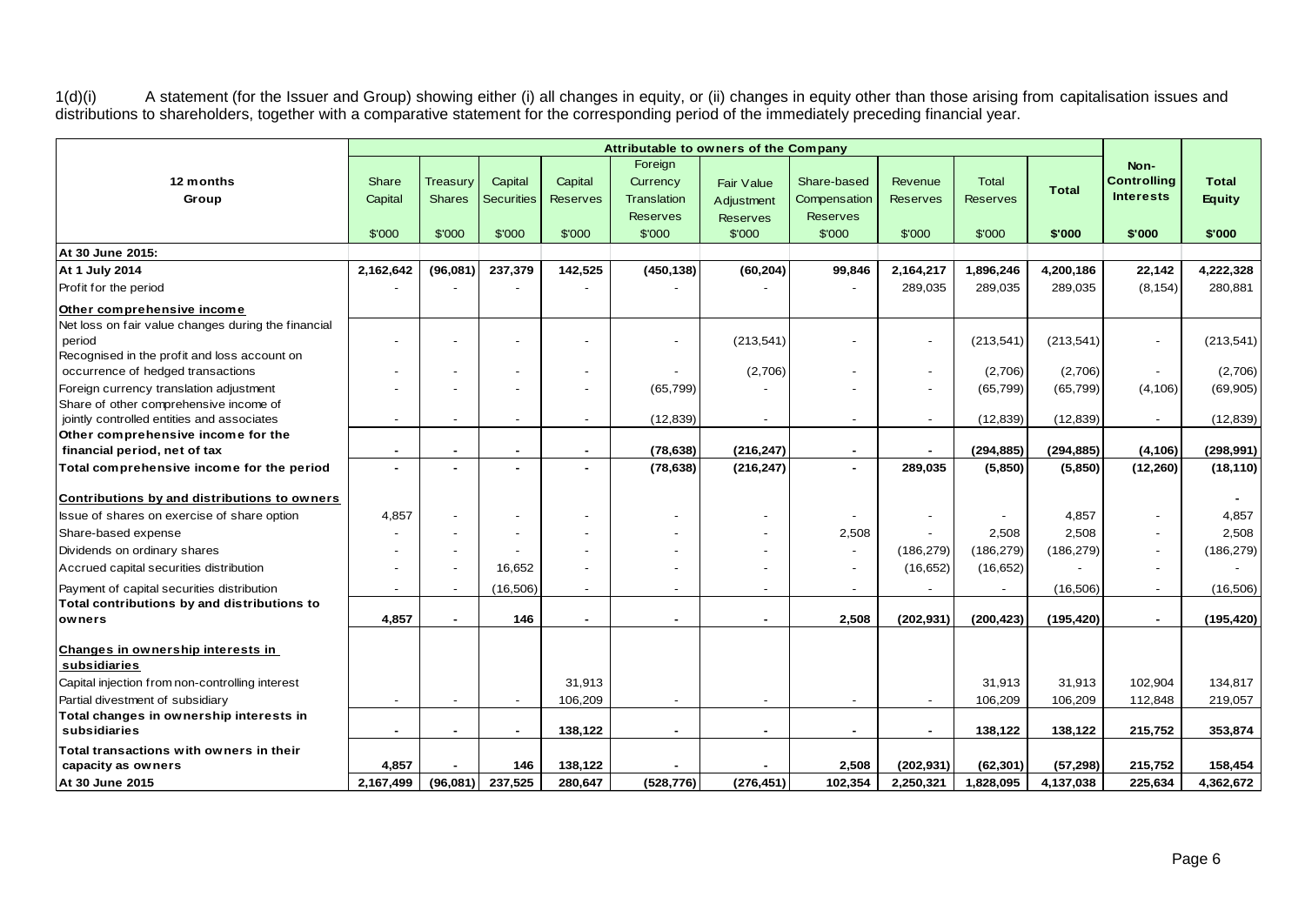|                                                               |                          |               |                   |                | Foreign                  |                          |                          |                          |                 |              | Non-                     |               |
|---------------------------------------------------------------|--------------------------|---------------|-------------------|----------------|--------------------------|--------------------------|--------------------------|--------------------------|-----------------|--------------|--------------------------|---------------|
| 12 months                                                     | Share                    | Treasury      | Capital           | Capital        | Currency                 | Fair Value               | Share-based              | Revenue                  | <b>Total</b>    | <b>Total</b> | <b>Controlling</b>       | <b>Total</b>  |
| Group                                                         | Capital                  | <b>Shares</b> | <b>Securities</b> | Reserve        | <b>Translation</b>       | Adjustment               | Compensation             | <b>Reserves</b>          | <b>Reserves</b> |              | <b>Interests</b>         | <b>Equity</b> |
|                                                               |                          |               |                   |                | <b>Reserves</b>          | <b>Reserves</b>          | <b>Reserves</b>          |                          |                 |              |                          |               |
|                                                               | \$'000                   | \$'000        | \$'000            |                | \$'000                   | \$'000                   | \$'000                   | \$'000                   | \$'000          | \$'000       | \$'000                   | \$'000        |
| At 30 June 2014:                                              |                          |               |                   |                |                          |                          |                          |                          |                 |              |                          |               |
| At 1 July 2013                                                | 2,077,038                | (96, 081)     | 276,939           | 122,335        | (378, 533)               | (73, 174)                | 90,311                   | 1,673,025                | 1,433,964       | 3,691,860    | 131,868                  | 3,823,728     |
| Profit for the period                                         |                          |               |                   |                |                          |                          |                          | 608,488                  | 608,488         | 608,488      | 32,784                   | 641,272       |
| Other comprehensive income                                    |                          |               |                   |                |                          |                          |                          |                          |                 |              |                          |               |
| Net gain on fair value changes during the financial           |                          |               |                   |                |                          |                          |                          |                          |                 |              |                          |               |
| period                                                        |                          |               |                   |                |                          | (8, 248)                 |                          | ٠                        | (8, 248)        | (8, 248)     | $\overline{\phantom{a}}$ | (8, 248)      |
| Recognised in the profit and loss account on                  |                          |               |                   |                |                          |                          |                          |                          |                 |              |                          |               |
| occurrence of hedged transactions                             |                          |               |                   |                |                          | 21,218                   |                          | $\overline{\phantom{0}}$ | 21,218          | 21,218       | $\sim$                   | 21,218        |
| Foreign currency translation adjustment                       |                          |               |                   |                | (78, 212)                |                          |                          | $\overline{\phantom{a}}$ | (78, 212)       | (78, 212)    | 2,819                    | (75, 393)     |
| Share of other comprehensive income of                        |                          |               |                   |                |                          |                          |                          |                          |                 |              |                          |               |
| jointly controlled entities and associates                    | $\overline{\phantom{a}}$ |               | $\blacksquare$    | 3,648          | 6,607                    | $\overline{\phantom{0}}$ | $\overline{\phantom{a}}$ | $\blacksquare$           | 10,255          | 10,255       | $\sim$                   | 10,255        |
| Other comprehensive income for the                            |                          |               |                   |                |                          |                          |                          |                          |                 |              |                          |               |
| financial period, net of tax                                  | $\blacksquare$           |               | $\blacksquare$    | 3,648          | (71, 605)                | 12,970                   | $\blacksquare$           | ٠                        | (54, 987)       | (54, 987)    | 2,819                    | (52, 168)     |
| Total comprehensive income for the period                     |                          |               |                   | 3,648          | (71, 605)                | 12,970                   |                          | 608,488                  | 553,501         | 553,501      | 35,603                   | 589,104       |
| Contributions by and distributions to owners                  |                          |               |                   |                |                          |                          |                          |                          |                 |              |                          |               |
| Buy back of capital securities                                |                          |               | (38, 552)         | 2,341          |                          |                          | $\overline{\phantom{a}}$ | $\overline{a}$           | 2,341           | (36, 211)    | $\sim$                   | (36,211)      |
| Issue of shares on exercise of share option                   | 85,604                   |               |                   |                |                          |                          |                          |                          |                 | 85,604       | $\overline{a}$           | 85,604        |
| Share-based expense                                           |                          |               |                   |                |                          |                          | 9,535                    | $\overline{a}$           | 9.535           | 9,535        |                          | 9,535         |
| Dividends on ordinary shares                                  |                          |               |                   |                |                          |                          |                          | (99, 302)                | (99, 302)       | (99, 302)    |                          | (99, 302)     |
| Accrued capital securities distribution                       |                          |               | 17,994            |                |                          |                          |                          | (17, 994)                | (17, 994)       |              |                          |               |
| Payment of capital securities distribution                    | $\overline{\phantom{a}}$ |               | (19,002)          | $\blacksquare$ | $\overline{\phantom{a}}$ |                          |                          |                          |                 | (19,002)     |                          | (19,002)      |
| Total contributions by and distributions to                   |                          |               |                   |                |                          |                          |                          |                          |                 |              |                          |               |
| owners                                                        | 85,604                   | $\sim$        | (39, 560)         | 2,341          | $\blacksquare$           | $\sim$                   | 9,535                    | (117, 296)               | (105, 420)      | (59, 376)    | $\sim$                   | (59, 376)     |
| Changes in ownership interests in                             |                          |               |                   |                |                          |                          |                          |                          |                 |              |                          |               |
| subsidiaries that do not result in a loss of                  |                          |               |                   |                |                          |                          |                          |                          |                 |              |                          |               |
| control                                                       |                          |               |                   |                |                          |                          |                          |                          |                 |              |                          |               |
| Sale of minority interest in subsidiary                       | $\blacksquare$           |               | $\blacksquare$    | 14,201         | $\blacksquare$           |                          | $\blacksquare$           | ٠                        | 14,201          | 14,201       | 10,879                   | 25,080        |
| Disposal of subsidiary company                                | $\blacksquare$           |               | $\blacksquare$    |                | $\blacksquare$           | $\sim$                   | $\blacksquare$           | $\blacksquare$           |                 |              | (156, 208)               | (156, 208)    |
| Total changes in ownership interests in                       |                          |               |                   |                |                          |                          |                          |                          |                 |              |                          |               |
| subsidiaries                                                  | $\overline{\phantom{a}}$ |               | $\blacksquare$    | 14,201         | $\blacksquare$           | $\sim$                   | $\blacksquare$           | $\blacksquare$           | 14,201          | 14,201       | (145, 329)               | (131, 128)    |
| Total transactions with owners in their<br>capacity as owners | 85,604                   |               | (39, 560)         | 16,542         |                          |                          | 9,535                    | (117, 296)               | (91, 219)       | (45, 175)    | (145, 329)               | (190, 504)    |
| At 30 June 2014                                               | 2,162,642                | (96,081)      | 237,379           | 142,525        | (450, 138)               | (60, 204)                | 99,846                   | 2,164,217                | 1,896,246       | 4,200,186    | 22,142                   | 4,222,328     |
|                                                               |                          |               |                   |                |                          |                          |                          |                          |                 |              |                          |               |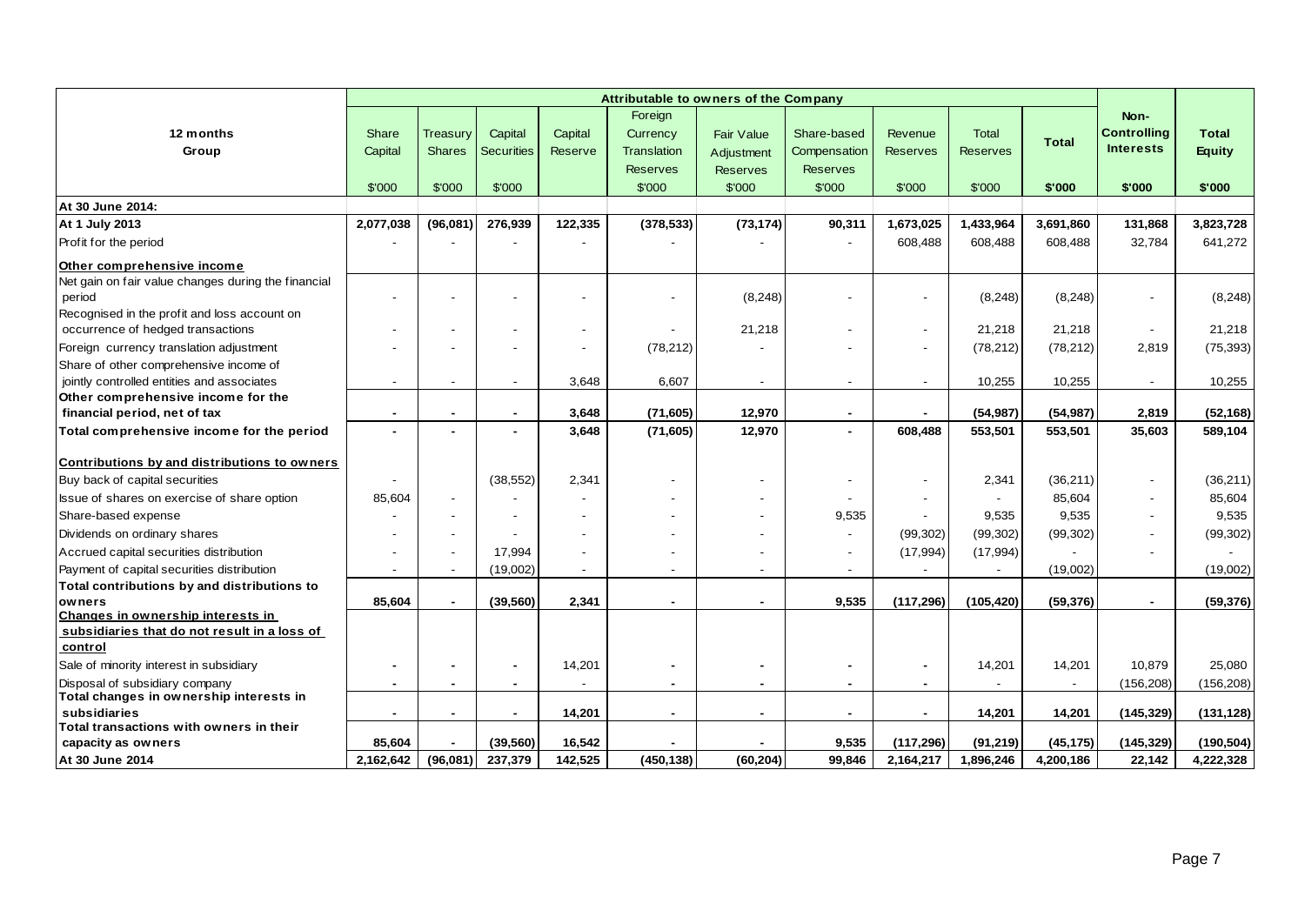|                                                     |                |                          |                          |                 | Attributable to owners of the Company |                   |                 |                 |                 |               |
|-----------------------------------------------------|----------------|--------------------------|--------------------------|-----------------|---------------------------------------|-------------------|-----------------|-----------------|-----------------|---------------|
|                                                     |                |                          |                          |                 | Foreign                               |                   |                 |                 |                 |               |
| 12 months                                           | Share          | <b>Treasury</b>          | Capital                  | Capital         | Currency                              | <b>Fair Value</b> | Share-based     | Revenue         | <b>Total</b>    | <b>Total</b>  |
| Company                                             | Capital        | <b>Shares</b>            | <b>Securities</b>        | <b>Reserves</b> | Translation                           | Adjustment        | Compensation    | <b>Reserves</b> | <b>Reserves</b> | <b>Equity</b> |
|                                                     |                |                          |                          |                 | <b>Reserves</b>                       | <b>Reserves</b>   | <b>Reserves</b> |                 |                 |               |
|                                                     | \$'000         | \$'000                   | \$'000                   | \$'000          | \$'000                                | \$'000            | \$'000          | \$'000          | \$'000          | \$'000        |
| At 30 June 2015:                                    |                |                          |                          |                 |                                       |                   |                 |                 |                 |               |
| <b>At 1 July 2014</b>                               | 2,162,642      | (96,081)                 | 237,379                  | 140,486         | (266, 611)                            | (67, 116)         | 99,846          | 1,046,139       | 952,744         | 3,256,684     |
| <b>Profit for the period</b>                        |                |                          |                          |                 |                                       |                   |                 | 538,978         | 538,978         | 538,978       |
| Other comprehensive income                          |                |                          |                          |                 |                                       |                   |                 |                 |                 |               |
| Net loss on fair value changes during the financial |                |                          |                          |                 |                                       |                   |                 |                 |                 |               |
| period                                              |                |                          |                          |                 |                                       | (222, 485)        |                 | $\sim$          | (222, 485)      | (222, 485)    |
| Recognised in the profit and loss account on        |                |                          |                          |                 |                                       |                   |                 |                 |                 |               |
| occurrence of hedged transactions                   |                | $\overline{\phantom{a}}$ |                          |                 |                                       | 6,238             |                 | $\blacksquare$  | 6,238           | 6,238         |
| Foreign currency translation adjustment             |                |                          |                          | $\blacksquare$  | 261,260                               |                   | ۰               |                 | 261,260         | 261,260       |
| Other comprehensive income for the                  |                |                          |                          |                 |                                       |                   |                 |                 |                 |               |
| financial period, net of tax                        | $\blacksquare$ | $\blacksquare$           | $\overline{\phantom{0}}$ | $\blacksquare$  | 261,260                               | (216, 247)        | $\blacksquare$  | $\blacksquare$  | 45,013          | 45,013        |
| Total comprehensive income for the period           |                |                          |                          |                 | 261,260                               | (216, 247)        |                 | 538,978         | 583,991         | 583,991       |
| Contributions by and distributions to owners        |                |                          |                          |                 |                                       |                   |                 |                 |                 |               |
| Issue of shares on exercise of share option         | 4,857          |                          |                          |                 |                                       |                   |                 |                 |                 | 4,857         |
| Share-based expense                                 |                |                          |                          |                 |                                       |                   | 2,508           |                 | 2,508           | 2,508         |
| Dividends on ordinary shares                        |                |                          |                          |                 |                                       |                   |                 | (186, 279)      | (186, 279)      | (186, 279)    |
| Accrued capital securities distribution             |                | $\blacksquare$           | 16,652                   |                 |                                       |                   |                 | (16, 652)       | (16, 652)       |               |
| Payment of capital securities distribution          |                |                          | (16, 506)                |                 |                                       |                   |                 |                 |                 | (16, 506)     |
| Total contributions by and distributions to         |                |                          |                          |                 |                                       |                   |                 |                 |                 |               |
| owners                                              | 4,857          | $\blacksquare$           | 146                      |                 | $\blacksquare$                        |                   | 2,508           | (202, 931)      | (200, 423)      | (195, 420)    |
| Total transactions with owners in their             |                |                          |                          |                 |                                       |                   |                 |                 |                 |               |
| capacity as owners                                  | 4,857          |                          | 146                      |                 |                                       |                   | 2,508           | (202, 931)      | (200, 423)      | (195, 420)    |
| At 30 June 2015                                     | 2,167,499      | (96,081)                 | 237,525                  | 140,486         | (5, 351)                              | (283, 363)        | 102,354         | 1,382,186       | 1,336,312       | 3,645,255     |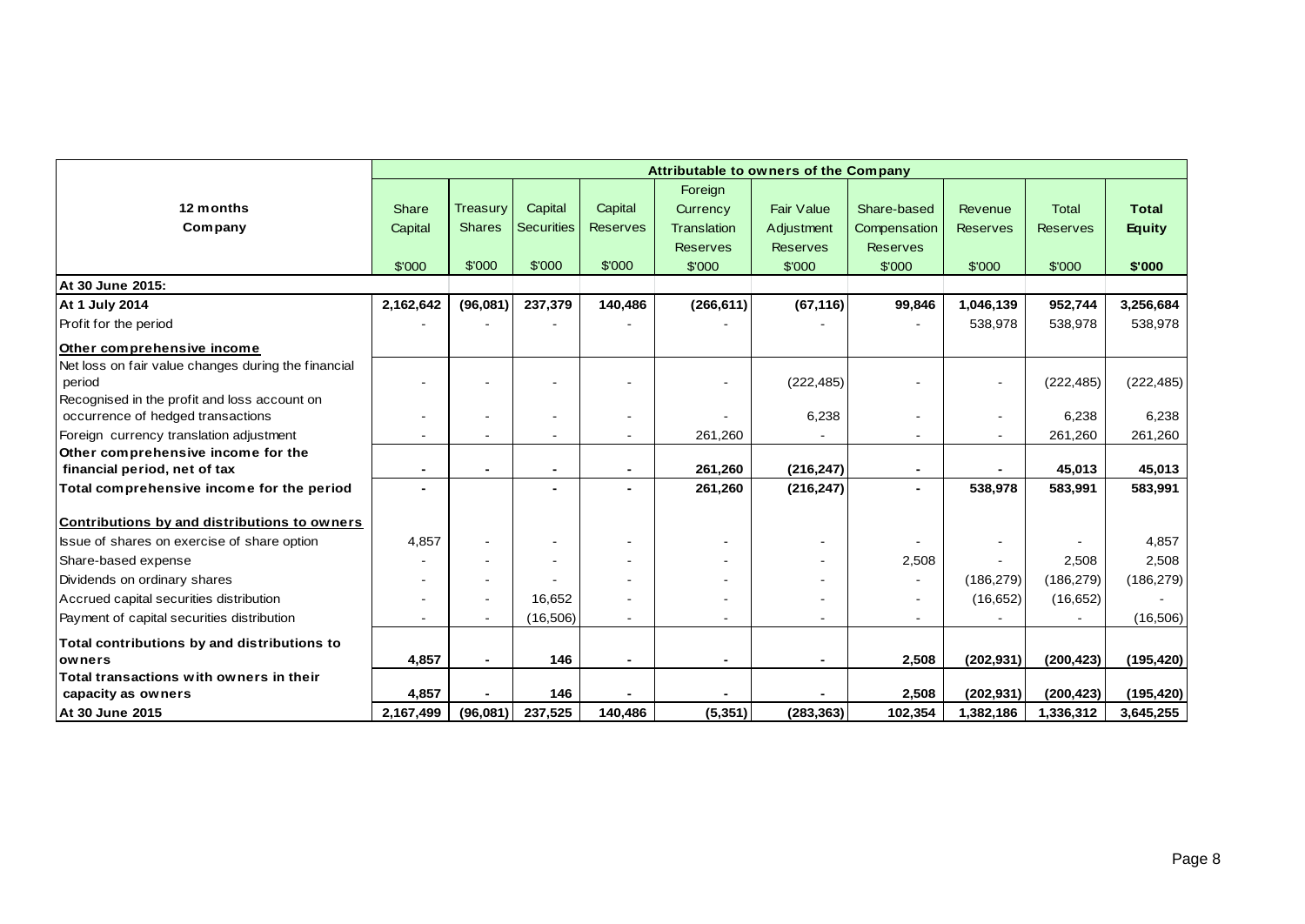|                                                     |                |                          |                   |                 | Attributable to owners of the Company |                   |                 |                          |                 |               |
|-----------------------------------------------------|----------------|--------------------------|-------------------|-----------------|---------------------------------------|-------------------|-----------------|--------------------------|-----------------|---------------|
|                                                     |                |                          |                   |                 | Foreign                               |                   |                 |                          |                 |               |
| 12 months                                           | Share          | Treasury                 | Capital           | Capital         | Currency                              | <b>Fair Value</b> | Share-based     | Revenue                  | <b>Total</b>    | <b>Total</b>  |
| Company                                             | Capital        | <b>Shares</b>            | <b>Securities</b> | <b>Reserves</b> | Translation                           | Adjustment        | Compensation    | <b>Reserves</b>          | <b>Reserves</b> | <b>Equity</b> |
|                                                     |                |                          |                   |                 | <b>Reserves</b>                       | <b>Reserves</b>   | <b>Reserves</b> |                          |                 |               |
|                                                     | \$'000         | \$'000                   | \$'000            | \$'000          | \$'000                                | \$'000            | \$'000          | \$'000                   | \$'000          | \$'000        |
| At 30 June 2014:                                    |                |                          |                   |                 |                                       |                   |                 |                          |                 |               |
| At 1 July 2013                                      | 2,077,038      | (96,081)                 | 276,939           | 138,145         | (214, 795)                            | (74, 818)         | 90,311          | 652,100                  | 590,943         | 2,848,839     |
| Profit for the period                               |                |                          |                   |                 |                                       |                   |                 | 511,335                  | 511,335         | 511,335       |
| Other comprehensive income                          |                |                          |                   |                 |                                       |                   |                 |                          |                 |               |
| Net loss on fair value changes during the financial |                |                          |                   |                 |                                       |                   |                 |                          |                 |               |
| period                                              |                |                          |                   |                 |                                       | (13,061)          |                 |                          | (13,061)        | (13,061)      |
| Recognised in the profit and loss account on        |                |                          |                   |                 |                                       |                   |                 |                          |                 |               |
| occurrence of hedged transactions                   |                |                          |                   |                 |                                       | 20,763            |                 | $\overline{\phantom{a}}$ | 20,763          | 20,763        |
| Foreign currency translation adjustment             |                |                          |                   |                 | (51, 816)                             |                   |                 |                          | (51, 816)       | (51, 816)     |
| Other comprehensive income for the                  |                |                          |                   |                 |                                       |                   |                 |                          |                 |               |
| financial period, net of tax                        | $\blacksquare$ | $\overline{\phantom{a}}$ |                   | $\blacksquare$  | (51, 816)                             | 7,702             |                 |                          | (44, 114)       | (44, 114)     |
| Total comprehensive income for the period           | $\blacksquare$ |                          |                   |                 | (51, 816)                             | 7,702             | $\blacksquare$  | 511,335                  | 467,221         | 467,221       |
|                                                     |                |                          |                   |                 |                                       |                   |                 |                          |                 |               |
| Contributions by and distributions to owners        |                |                          |                   |                 |                                       |                   |                 |                          |                 |               |
| Buy back of capital securities                      |                | $\blacksquare$           | (38, 552)         | 2,341           |                                       |                   |                 |                          | 2,341           | (36, 211)     |
| Issue of shares on exercise of share option         | 85,604         |                          |                   |                 |                                       |                   |                 |                          |                 | 85,604        |
| Share-based expense                                 |                |                          |                   |                 |                                       |                   | 9,535           |                          | 9,535           | 9,535         |
| Dividends on ordinary shares                        |                |                          |                   |                 |                                       |                   |                 | (99, 302)                | (99, 302)       | (99, 302)     |
| Accrued capital securities distribution             |                | $\sim$                   | 17,994            |                 |                                       |                   |                 | (17, 994)                | (17, 994)       |               |
| Payment of capital securities distribution          |                |                          | (19,002)          | $\blacksquare$  | $\overline{\phantom{a}}$              |                   |                 |                          |                 | (19,002)      |
| Total contributions by and distributions to         |                |                          |                   |                 |                                       |                   |                 |                          |                 |               |
| owners                                              | 85,604         | $\blacksquare$           | (39, 560)         | 2,341           | $\blacksquare$                        |                   | 9,535           | (117, 296)               | (105, 420)      | (59, 376)     |
| Total transactions with owners in their             |                |                          |                   |                 |                                       |                   |                 |                          |                 |               |
| capacity as owners                                  | 85.604         |                          | (39, 560)         | 2,341           |                                       |                   | 9,535           | (117, 296)               | (105, 420)      | (59, 376)     |
| At 30 June 2014                                     | 2,162,642      | (96,081)                 | 237,379           | 140,486         | (266, 611)                            | (67, 116)         | 99,846          | 1,046,139                | 952,744         | 3,256,684     |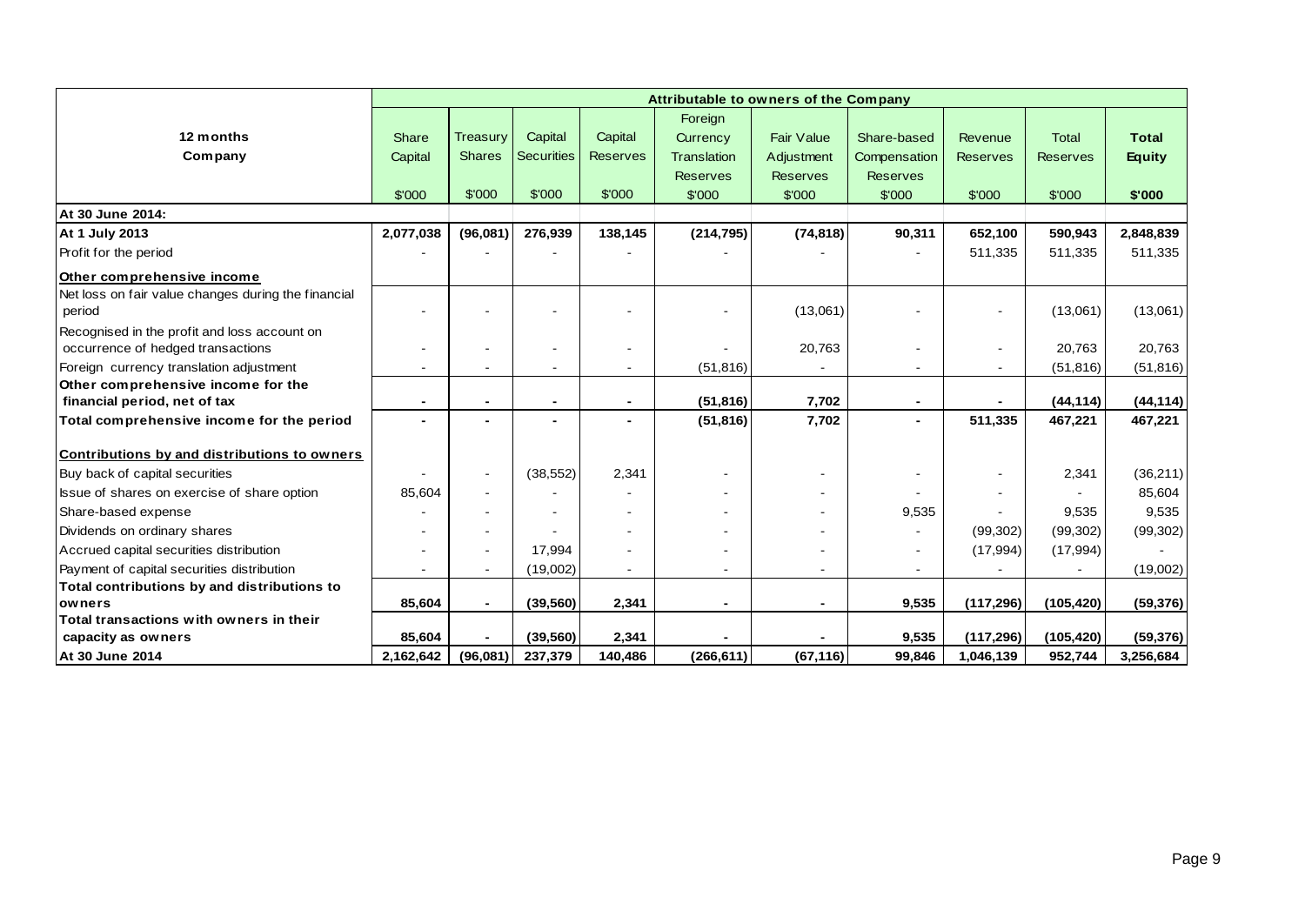|                                                     |           |                 |                          |                 |                    | Attributable to owners of the Company |                          |                          |                 |              |                          |               |
|-----------------------------------------------------|-----------|-----------------|--------------------------|-----------------|--------------------|---------------------------------------|--------------------------|--------------------------|-----------------|--------------|--------------------------|---------------|
|                                                     |           |                 |                          |                 | Foreign            |                                       |                          |                          |                 |              | Non-                     |               |
| 3 months                                            | Share     | <b>Treasury</b> | Capital                  | Capital         | Currency           | Fair Value                            | Share-based              | Revenue                  | <b>Total</b>    | <b>Total</b> | <b>Controlling</b>       | <b>Total</b>  |
| Group                                               | Capital   | <b>Shares</b>   | <b>Securities</b>        | <b>Reserves</b> | <b>Translation</b> | Adjustment                            | Compensation             | <b>Reserves</b>          | <b>Reserves</b> |              | <b>Interests</b>         | <b>Equity</b> |
|                                                     |           |                 |                          |                 | <b>Reserves</b>    | <b>Reserves</b>                       | <b>Reserves</b>          |                          |                 |              |                          |               |
|                                                     | \$'000    | \$'000          | \$'000                   | \$'000          | \$'000             | \$'000                                | \$'000                   | \$'000                   | \$'000          | \$'000       | \$'000                   | \$'000        |
| At 30 June 2015:                                    |           |                 |                          |                 |                    |                                       |                          |                          |                 |              |                          |               |
| <b>At 1 April 2015</b>                              | 2,167,499 | (96,081)        | 233,410                  | 280,647         | (482, 157)         | (209, 780)                            | 100,415                  | 2,159,698                | 1,848,823       | 4,153,651    | 232,574                  | 4,386,225     |
| Profit for the period                               |           |                 |                          |                 |                    |                                       |                          | 94,738                   | 94,738          | 94,738       | (3,949)                  | 90,789        |
| Other comprehensive income                          |           |                 |                          |                 |                    |                                       |                          |                          |                 |              |                          |               |
| Net loss on fair value changes during the financial |           |                 |                          |                 |                    |                                       |                          |                          |                 |              |                          |               |
| period                                              |           |                 |                          |                 |                    | (77, 137)                             |                          | $\overline{\phantom{a}}$ | (77, 137)       | (77, 137)    | $\overline{\phantom{a}}$ | (77, 137)     |
| Recognised in the profit and loss account on        |           |                 |                          |                 |                    |                                       |                          |                          |                 |              |                          |               |
| occurrence of hedged transactions                   |           |                 |                          |                 |                    | 10,466                                |                          | $\overline{\phantom{a}}$ | 10,466          | 10,466       |                          | 10,466        |
| Foreign currency translation adjustment             |           |                 | $\overline{\phantom{0}}$ |                 | (46, 619)          |                                       | $\overline{\phantom{a}}$ |                          | (46, 619)       | (46, 619)    | (2,991)                  | (49, 610)     |
| Other comprehensive income for the                  |           |                 |                          |                 |                    |                                       |                          |                          |                 |              |                          |               |
| financial period, net of tax                        |           |                 | $\blacksquare$           |                 | (46, 619)          | (66, 671)                             | $\sim$                   |                          | (113, 290)      | (113, 290)   | (2,991)                  | (116, 281)    |
| Total comprehensive income for the period           |           |                 | $\blacksquare$           |                 | (46, 619)          | (66, 671)                             | $\blacksquare$           | 94,738                   | (18, 552)       | (18, 552)    | (6, 940)                 | (25, 492)     |
| Contributions by and distributions to owners        |           |                 |                          |                 |                    |                                       |                          |                          |                 |              |                          |               |
| Share-based expense                                 |           |                 |                          |                 |                    | $\overline{\phantom{a}}$              | 1,939                    |                          | 1,939           | 1,939        | $\overline{\phantom{a}}$ | 1,939         |
| Accrued capital securities distribution             |           |                 | 4,115                    |                 |                    |                                       |                          | (4, 115)                 | (4, 115)        |              |                          |               |
| Total contributions by and distributions to         |           |                 |                          |                 |                    |                                       |                          |                          |                 |              |                          |               |
| owners                                              |           |                 | 4,115                    |                 |                    |                                       | 1,939                    | (4, 115)                 | (2, 176)        | 1,939        | $\blacksquare$           | 1,939         |
| Total transactions with owners in their             |           |                 |                          |                 |                    |                                       |                          |                          |                 |              |                          |               |
| capacity as owners                                  |           |                 | 4,115                    |                 |                    |                                       | 1,939                    | (4, 115)                 | (2, 176)        | 1,939        | $\blacksquare$           | 1,939         |
| At 30 June 2015                                     | 2,167,499 | (96,081)        | 237,525                  | 280.647         | (528, 776)         | (276, 451)                            | 102,354                  | 2,250,321                | 1,828,095       | 4,137,038    | 225,634                  | 4,362,672     |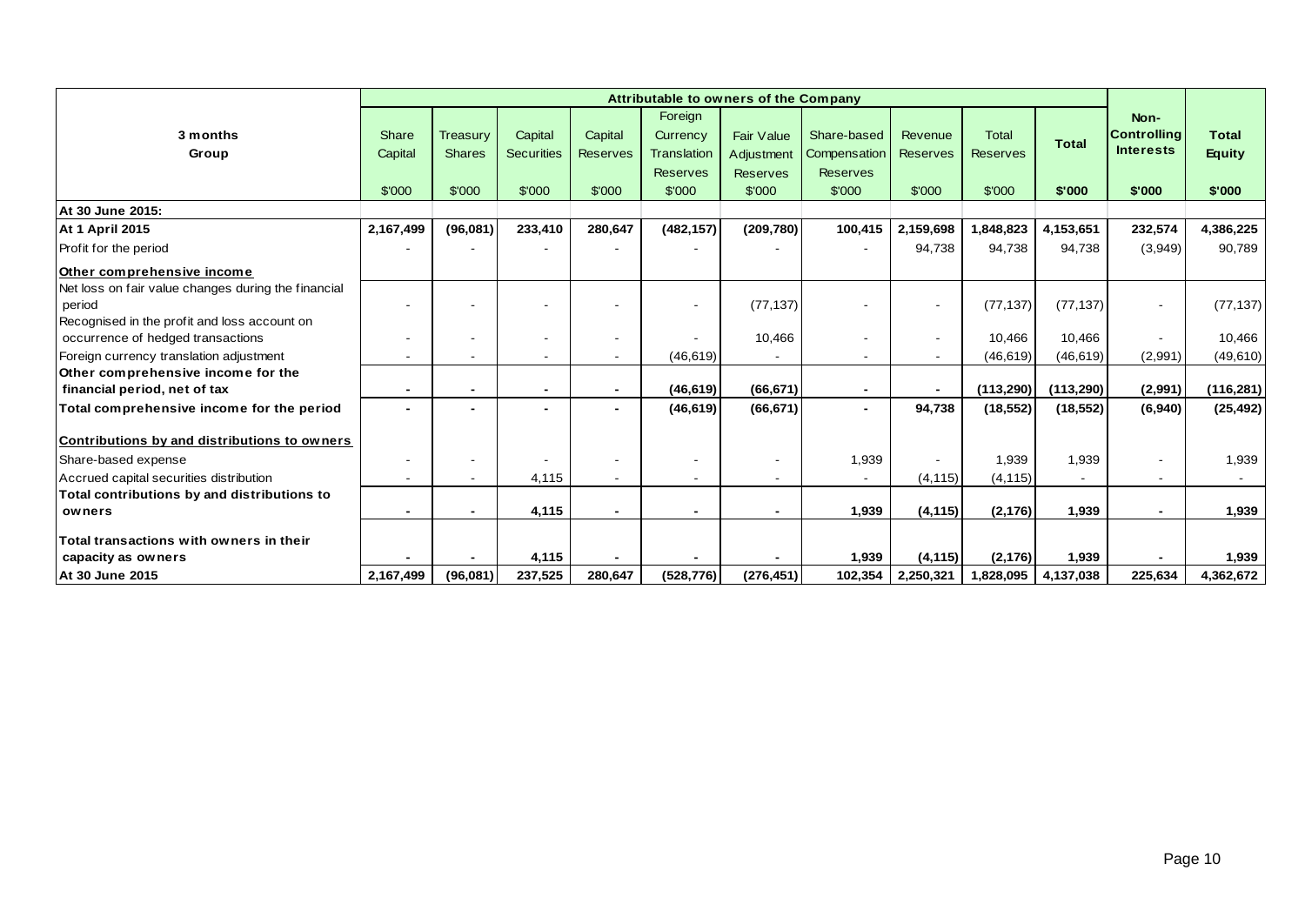|                                                     | Attributable to owners of the Company |                          |                          |                |                 |                 |                 |                 |                 |                |                    |               |
|-----------------------------------------------------|---------------------------------------|--------------------------|--------------------------|----------------|-----------------|-----------------|-----------------|-----------------|-----------------|----------------|--------------------|---------------|
|                                                     |                                       |                          |                          |                | Foreign         |                 |                 |                 |                 |                | Non-               |               |
| 3 months                                            | Share                                 | Treasury                 | Capital                  | Capital        | Currency        | Fair Value      | Share-based     | Revenue         | <b>Total</b>    | <b>Total</b>   | <b>Controlling</b> | <b>Total</b>  |
| Group                                               | Capital                               | <b>Shares</b>            | <b>Securities</b>        | <b>Reserve</b> | Translation     | Adjustment      | Compensation    | <b>Reserves</b> | <b>Reserves</b> |                | <b>Interests</b>   | <b>Equity</b> |
|                                                     |                                       |                          |                          |                | <b>Reserves</b> | <b>Reserves</b> | <b>Reserves</b> |                 |                 |                |                    |               |
|                                                     | \$'000                                | \$'000                   | \$'000                   | \$'000         | \$'000          | \$'000          | \$'000          | \$'000          | \$'000          | \$'000         | \$'000             | \$'000        |
| At 30 June 2014:                                    |                                       |                          |                          |                |                 |                 |                 |                 |                 |                |                    |               |
| <b>At 1 April 2014</b>                              | 2,077,038                             | (96,081)                 | 233,264                  | 138,877        | (404, 638)      | (188, 325)      | 97,839          | 2,140,249       | 1,784,002       | 3,998,223      | 136,372            | 4,134,595     |
| Profit for the period                               |                                       |                          |                          |                |                 |                 |                 | 31,834          | 31,834          | 31,834         | 43,012             | 74,846        |
| Other comprehensive income                          |                                       |                          |                          |                |                 |                 |                 |                 |                 |                |                    |               |
| Net gain on fair value changes during the financial |                                       |                          |                          |                |                 |                 |                 |                 |                 |                |                    |               |
| period                                              |                                       |                          |                          |                |                 | 134,138         |                 | $\blacksquare$  | 134,138         | 134,138        | $\blacksquare$     | 134,138       |
| Recognised in the profit and loss account on        |                                       |                          |                          |                |                 |                 |                 |                 |                 |                |                    |               |
| occurrence of hedged transactions                   |                                       |                          | $\blacksquare$           |                |                 | (6,017)         |                 | $\blacksquare$  | (6,017)         | (6,017)        | $\blacksquare$     | (6,017)       |
| Foreign currency translation adjustment             |                                       |                          |                          |                | (52, 107)       |                 |                 | $\blacksquare$  | (52, 107)       | (52, 107)      | (1,034)            | (53, 141)     |
| Share of other comprehensive income of              |                                       |                          |                          |                |                 |                 |                 |                 |                 |                |                    |               |
| jointly controlled entities and associates          |                                       |                          | $\sim$                   | 3,648          | 6,607           |                 | $\blacksquare$  | $\blacksquare$  | 10,255          | 10,255         | $\sim$             | 10,255        |
| Other comprehensive income for the                  |                                       |                          |                          |                |                 |                 |                 |                 |                 |                |                    |               |
| financial period, net of tax                        | $\blacksquare$                        | $\overline{\phantom{a}}$ | $\overline{\phantom{a}}$ | 3,648          | (45,500)        | 128,121         | $\sim$          | $\blacksquare$  | 86,269          | 86,269         | (1,034)            | 85,235        |
| Total comprehensive income for the period           |                                       |                          | $\blacksquare$           | 3,648          | (45,500)        | 128,121         | $\blacksquare$  | 31,834          | 118,103         | 118,103        | 41,978             | 160,081       |
| Contributions by and distributions to owners        |                                       |                          |                          |                |                 |                 |                 |                 |                 |                |                    |               |
| Issue of shares on exercise of share option         | 85,604                                |                          |                          |                |                 |                 |                 | $\blacksquare$  |                 | 85,604         | $\blacksquare$     | 85,604        |
| Share-based expense                                 |                                       |                          |                          |                |                 |                 | 2,007           |                 | 2,007           | 2,007          |                    | 2,007         |
| Dividends on ordinary shares                        |                                       |                          |                          |                |                 |                 |                 | (3,751)         | (3,751)         | (3,751)        | $\blacksquare$     | (3,751)       |
| Accrued capital securities distribution             |                                       |                          | 4,115                    |                |                 |                 |                 | (4, 115)        | (4, 115)        |                |                    |               |
| Total contributions by and distributions to         |                                       |                          |                          |                |                 |                 |                 |                 |                 |                |                    |               |
| owners                                              | 85,604                                |                          | 4,115                    | $\blacksquare$ |                 |                 | 2,007           | (7,866)         | (5,859)         | 83,860         | $\blacksquare$     | 83,860        |
| Changes in ownership interests in                   |                                       |                          |                          |                |                 |                 |                 |                 |                 |                |                    |               |
| subsidiaries                                        |                                       |                          |                          |                |                 |                 |                 |                 |                 |                |                    |               |
| Disposal of subsidiary company                      |                                       | $\blacksquare$           | $\blacksquare$           | $\blacksquare$ | $\blacksquare$  | $\blacksquare$  | $\blacksquare$  | $\blacksquare$  |                 |                | (156, 208)         | (156, 208)    |
| Total changes in ownership interests in             |                                       |                          |                          |                |                 |                 |                 |                 |                 |                |                    |               |
| subsidiaries                                        |                                       |                          |                          |                |                 |                 |                 | $\blacksquare$  |                 | $\blacksquare$ | (156, 208)         | (156, 208)    |
|                                                     |                                       |                          |                          |                |                 |                 |                 |                 |                 |                |                    |               |
| Total transactions with owners in their             |                                       |                          |                          |                |                 |                 |                 |                 |                 |                |                    |               |
| capacity as owners                                  | 85,604                                |                          | 4,115                    | 142,525        |                 |                 | 2,007           | (7,866)         | (5,859)         | 83,860         | (156, 208)         | (72, 348)     |
| At 30 June 2014                                     | 2,162,642                             | (96,081)                 | 237,379                  |                | (450, 138)      | (60, 204)       | 99.846          | 2,164,217       | 1.896.246       | 4,200,186      | 22.142             | 4,222,328     |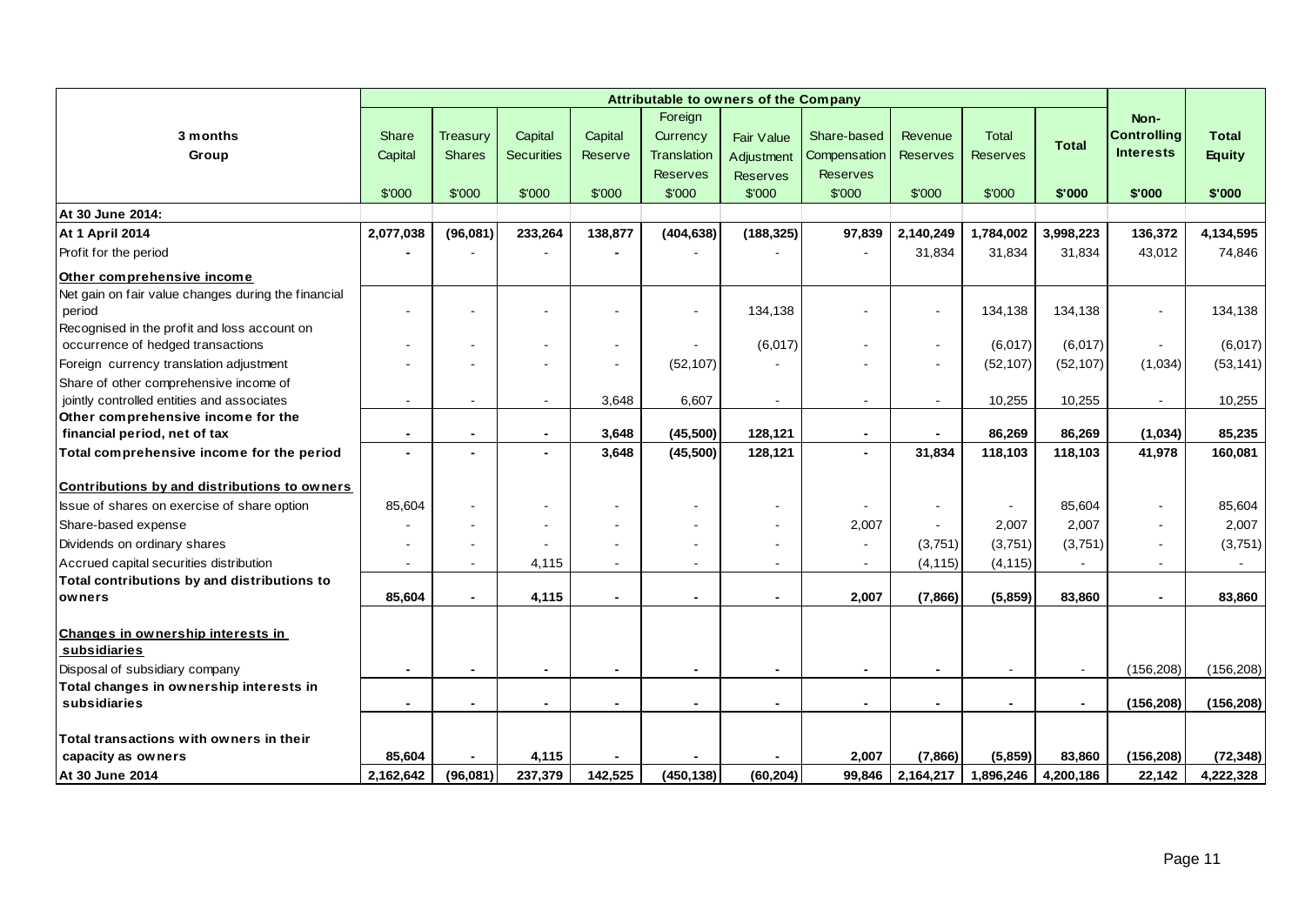|                                                     | Attributable to owners of the Company |                 |                   |                 |                    |                   |                 |                 |                 |              |
|-----------------------------------------------------|---------------------------------------|-----------------|-------------------|-----------------|--------------------|-------------------|-----------------|-----------------|-----------------|--------------|
|                                                     |                                       |                 |                   |                 | Foreign            |                   |                 |                 |                 |              |
| 3 months                                            | <b>Share</b>                          | <b>Treasury</b> | Capital           | Capital         | Currency           | <b>Fair Value</b> | Share-based     | Revenue         | <b>Total</b>    | <b>Total</b> |
| Company                                             | Capital                               | <b>Shares</b>   | <b>Securities</b> | <b>Reserves</b> | <b>Translation</b> | Adjustment        | Compensation    | <b>Reserves</b> | <b>Reserves</b> | Equity       |
|                                                     |                                       |                 |                   |                 | <b>Reserves</b>    | <b>Reserves</b>   | <b>Reserves</b> |                 |                 |              |
|                                                     | \$'000                                | \$'000          | \$'000            | \$'000          | \$'000             | \$'000            | \$'000          | \$'000          | \$'000          | \$'000       |
| At 30 June 2015:                                    |                                       |                 |                   |                 |                    |                   |                 |                 |                 |              |
| <b>At 1 April 2015</b>                              | 2,167,499                             | (96,081)        | 233,410           | 140,486         | 61,683             | (216, 692)        | 100,415         | 1,257,545       | 1,343,437       | 3,648,265    |
| Profit for the period                               |                                       |                 |                   |                 |                    |                   |                 | 128,756         | 128,756         | 128,756      |
| Other comprehensive income                          |                                       |                 |                   |                 |                    |                   |                 |                 |                 |              |
| Net loss on fair value changes during the financial |                                       |                 |                   |                 |                    |                   |                 |                 |                 |              |
| period                                              |                                       |                 |                   |                 |                    | (86,081)          |                 |                 | (86,081)        | (86,081)     |
| Recognised in the profit and loss account on        |                                       |                 |                   |                 |                    |                   |                 |                 |                 |              |
| occurrence of hedged transactions                   |                                       |                 |                   |                 |                    | 19,410            |                 |                 | 19,410          | 19,410       |
| Foreign currency translation adjustment             |                                       |                 |                   |                 | (67, 034)          |                   |                 |                 | (67, 034)       | (67, 034)    |
| Other comprehensive income for the                  |                                       |                 |                   |                 |                    |                   |                 |                 |                 |              |
| financial period, net of tax                        |                                       |                 |                   |                 | (67, 034)          | (66, 671)         |                 |                 | (133, 705)      | (133, 705)   |
| Total comprehensive income for the period           |                                       |                 |                   | -               | (67, 034)          | (66, 671)         | $\blacksquare$  | 128,756         | (4,949)         | (4,949)      |
|                                                     |                                       |                 |                   |                 |                    |                   |                 |                 |                 |              |
| Contributions by and distributions to owners        |                                       |                 |                   |                 |                    |                   |                 |                 |                 |              |
| Share-based expense                                 |                                       |                 |                   |                 |                    |                   | 1,939           |                 | 1,939           | 1,939        |
| Accrued capital securities distribution             |                                       |                 | 4,115             |                 |                    |                   |                 | (4, 115)        | (4, 115)        |              |
| Total contributions by and distributions to         |                                       |                 |                   |                 |                    |                   |                 |                 |                 |              |
| <b>lowners</b>                                      |                                       |                 | 4,115             | -               | $\blacksquare$     |                   | 1,939           | (4, 115)        | (2, 176)        | 1,939        |
| Total transactions with owners in their             |                                       |                 |                   |                 |                    |                   |                 |                 |                 |              |
| capacity as owners                                  |                                       |                 | 4,115             |                 |                    |                   | 1,939           | (4, 115)        | (2, 176)        | 1,939        |
| At 30 June 2015                                     | 2,167,499                             | (96,081)        | 237,525           | 140,486         | (5, 351)           | (283, 363)        | 102,354         | 1,382,186       | 1,336,312       | 3,645,255    |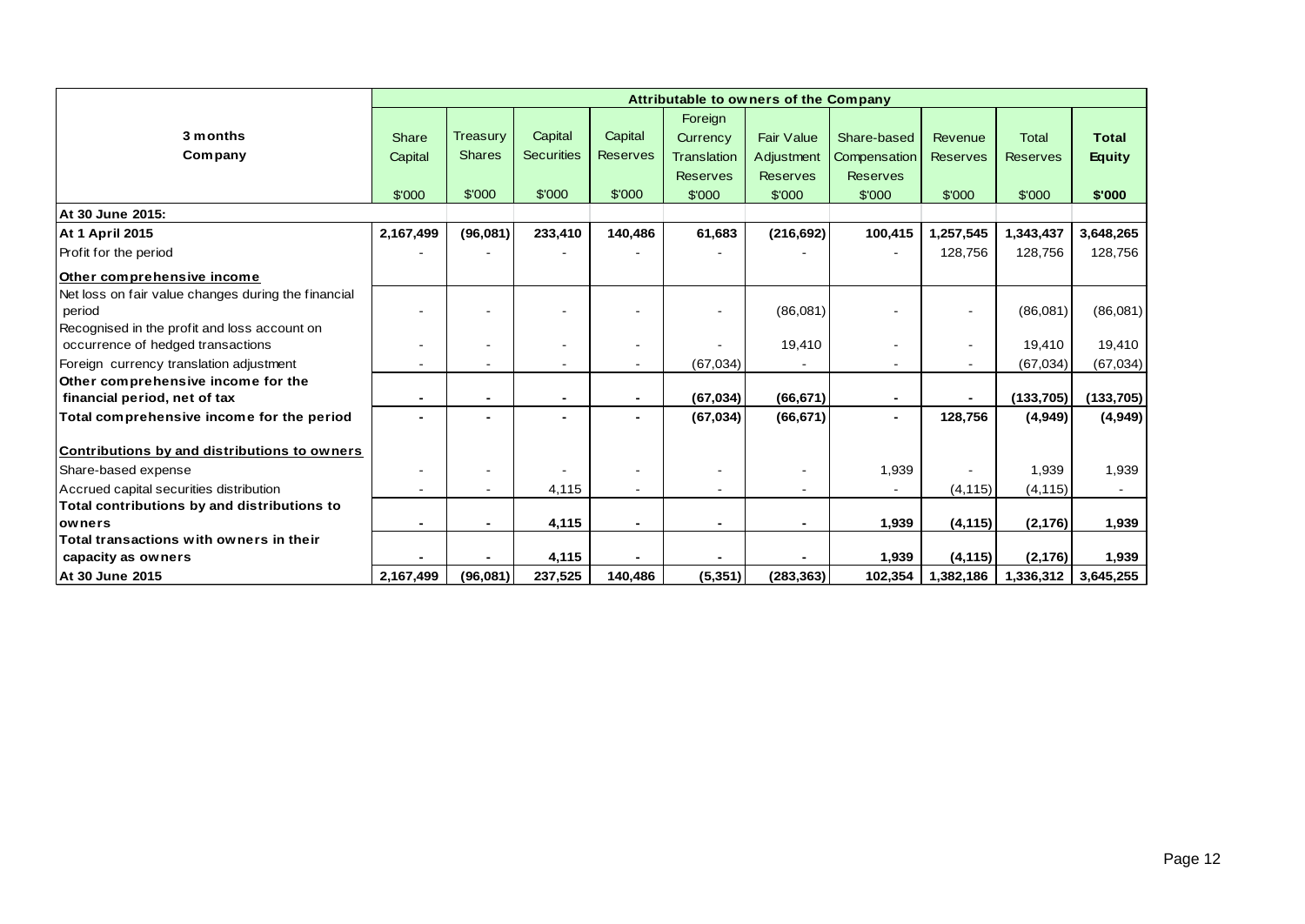|                                                     | Attributable to owners of the Company |                 |                   |                 |                    |                   |                 |                          |                 |               |
|-----------------------------------------------------|---------------------------------------|-----------------|-------------------|-----------------|--------------------|-------------------|-----------------|--------------------------|-----------------|---------------|
|                                                     |                                       |                 |                   |                 | Foreign            |                   |                 |                          |                 |               |
| 3 months                                            | Share                                 | <b>Treasury</b> | Capital           | Capital         | Currency           | <b>Fair Value</b> | Share-based     | Revenue                  | <b>Total</b>    | <b>Total</b>  |
| Company                                             | Capital                               | <b>Shares</b>   | <b>Securities</b> | <b>Reserves</b> | <b>Translation</b> | Adjustment        | Compensation    | <b>Reserves</b>          | <b>Reserves</b> | <b>Equity</b> |
|                                                     |                                       |                 |                   |                 | <b>Reserves</b>    | <b>Reserves</b>   | <b>Reserves</b> |                          |                 |               |
|                                                     | \$'000                                | \$'000          | \$'000            | \$'000          | \$'000             | \$'000            | \$'000          | \$'000                   | \$'000          | \$'000        |
| At 30 June 2014:                                    |                                       |                 |                   |                 |                    |                   |                 |                          |                 |               |
| <b>At 1 April 2014</b>                              | 2,077,038                             | (96,081)        | 233,264           | 140,486         | (235, 958)         | (202, 888)        | 97,839          | 911.407                  | 710,886         | 2,925,107     |
| Profit for the period                               |                                       |                 |                   |                 |                    |                   |                 | 142,598                  | 142,598         | 142,598       |
| Other comprehensive income                          |                                       |                 |                   |                 |                    |                   |                 |                          |                 |               |
| Net loss on fair value changes during the financial |                                       |                 |                   |                 |                    |                   |                 |                          |                 |               |
| period                                              |                                       |                 |                   |                 | $\blacksquare$     | 156,919           |                 | $\blacksquare$           | 156,919         | 156,919       |
| Recognised in the profit and loss account on        |                                       |                 |                   |                 |                    |                   |                 |                          |                 |               |
| occurrence of hedged transactions                   |                                       |                 |                   |                 |                    | (21, 147)         |                 | $\overline{\phantom{a}}$ | (21, 147)       | (21, 147)     |
| Foreign currency translation adjustment             |                                       |                 |                   |                 | (30, 653)          |                   |                 |                          | (30, 653)       | (30, 653)     |
| Other comprehensive income for the                  |                                       |                 |                   |                 |                    |                   |                 |                          |                 |               |
| financial period, net of tax                        | $\blacksquare$                        |                 |                   |                 | (30, 653)          | 135,772           | $\blacksquare$  |                          | 105,119         | 105,119       |
| Total comprehensive income for the period           |                                       |                 |                   |                 | (30, 653)          | 135,772           | $\blacksquare$  | 142,598                  | 247,717         | 247,717       |
| Contributions by and distributions to owners        |                                       |                 |                   |                 |                    |                   |                 |                          |                 |               |
| Issue of shares on exercise of share option         | 85,604                                |                 |                   |                 |                    |                   |                 |                          |                 | 85,604        |
| Share-based expense                                 |                                       |                 |                   |                 |                    |                   | 2,007           |                          | 2,007           | 2,007         |
| Dividends on ordinary shares                        |                                       |                 |                   |                 |                    |                   |                 | (3,751)                  | (3,751)         | (3,751)       |
| Accrued capital securities distribution             |                                       |                 | 4,115             |                 |                    |                   |                 | (4, 115)                 | (4, 115)        |               |
| Total contributions by and distributions to         |                                       |                 |                   |                 |                    |                   |                 |                          |                 |               |
| owners                                              | 85,604                                |                 | 4,115             |                 | -                  |                   | 2,007           | (7,866)                  | (5,859)         | 83,860        |
| Total transactions with owners in their             |                                       |                 |                   |                 |                    |                   |                 |                          |                 |               |
| capacity as owners                                  | 85,604                                |                 | 4,115             |                 |                    |                   | 2,007           | (7,866)                  | (5,859)         | 83,860        |
| At 30 June 2014                                     | 2,162,642                             | (96,081)        | 237,379           | 140,486         | (266, 611)         | (67, 116)         | 99,846          | 1,046,139                | 952,744         | 3,256,684     |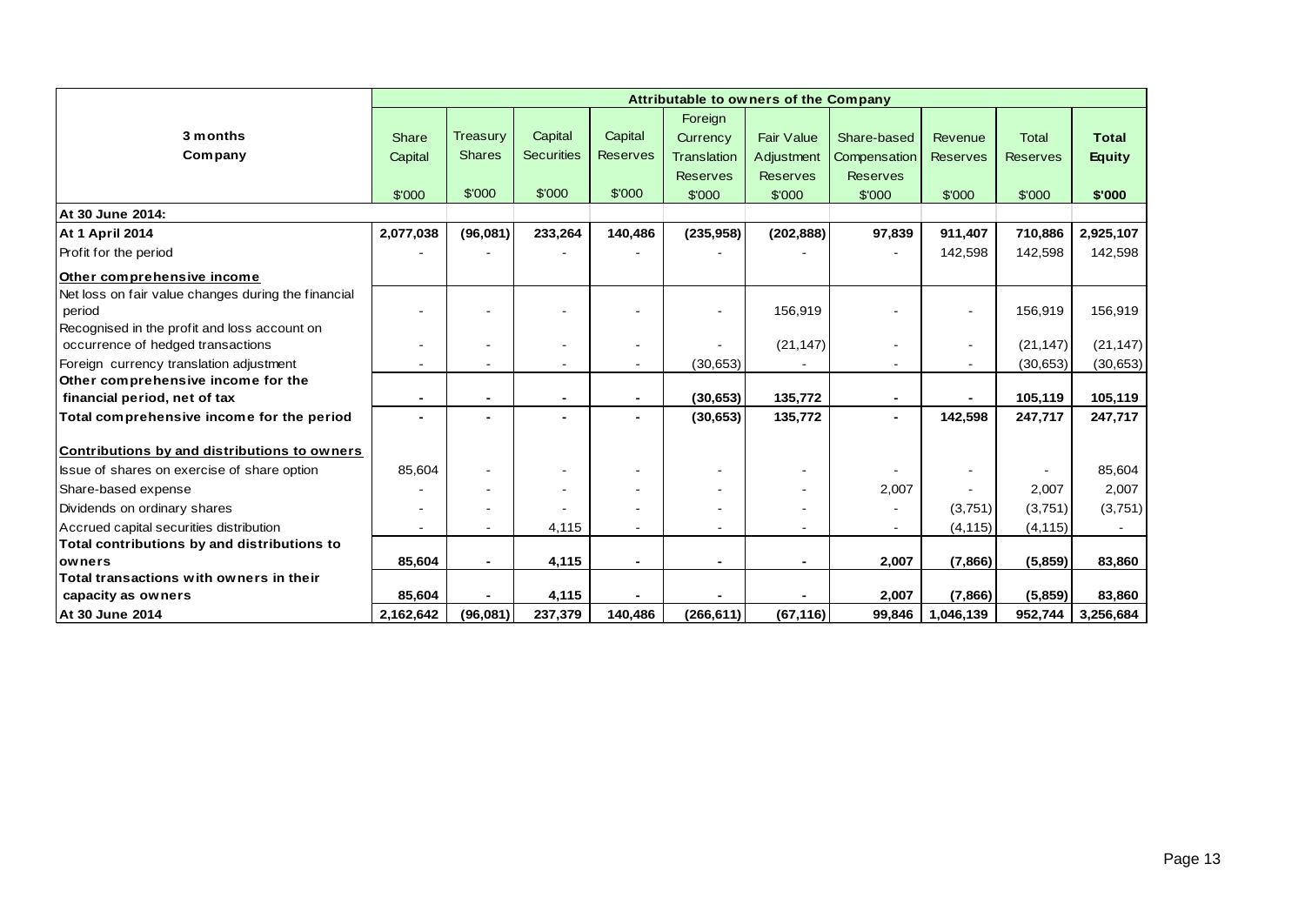1(d)(ii) Details of any changes in the Company's share capital arising from rights issue, bonus issue, share buy-backs, exercise of share options or warrants, conversion of other issues of equity securities, issue of shares for cash or as consideration for acquisition or for any other purpose since the end of the previous period reported on. State also the number of shares that may be issued on conversion of all the outstanding convertibles, as well as the number of shares held as treasury shares, if any, against the total number of issued shares excluding treasury shares of the issuer, as at the end of the current financial period reported on and as at the end of the corresponding period of the immediately preceding financial year.

|                                       | 30 Jun 15   | 30 Jun 14   |
|---------------------------------------|-------------|-------------|
| Shares to be issued upon exercise of: |             |             |
| Conversion right of convertible bonds | 241,610,738 | 241,610,738 |
| Warrants                              | 410.159.418 | 397,826,160 |
| Share options                         | 75,802,000  | 79,252,000  |
| <b>Total no. of shares</b>            | 727,572,156 | 718,688,898 |

1(d)(iii) To show the total number of issued shares excluding treasury shares as at the end of the current financial period and as at the end of the immediately preceding year.

|                                                                | 30 Jun 15      | 30 Jun 14      |
|----------------------------------------------------------------|----------------|----------------|
| Issued, fully paid share capital :                             |                |                |
| Balance no. of shares as at the beginning of period            | 2,490,857,869  | 2,442,409,869  |
| Issue of Shares on exercise of share options                   | 2,060,000      | 48,448,000     |
| Total no. of shares outstanding as at the end of period        | 2,492,917,869  | 2,490,857,869  |
| Total no. of shares held as treasury shares                    | (52, 196, 000) | (52, 196, 000) |
| Total no. of shares outstanding as at the end of period net of |                |                |
| treasury shares                                                | 2,440,721,869  | 2,438,661,869  |

1(d)(iv) A statement showing all sales, transfers, disposal, cancellation and/or use of treasury shares as at the end of the current financial period reported on.

N. A.

2. Whether the figures have been audited or reviewed and in accordance with which auditing standard or practice.

The financial statements presented above have not been audited or reviewed.

3. Where the figures have been audited or reviewed, the auditors' report (including any qualifications or emphasis of a matter).

N. A.

4. Whether the same accounting policies and methods of computation as in the issuer's most recently audited annual financial statements have been applied.

The adoption of the new and revised accounting standards that became applicable from 1 July 2014 did not result in substantial changes to the Group accounting policies, which are consistent with those used in the audited financial statements as at 30 June 2014.

5. If there are any changes in the accounting policies and methods of computation, including any required by an accounting standard, what has changed, as well as the reasons for, and the effect of, the changes.

The Group has applied the same accounting policies and methods of computation in the preparation of the financial statements for the current reporting period compared with the audited financial statements as at 30 June 2014 except for the adoption of new or revised FRS that are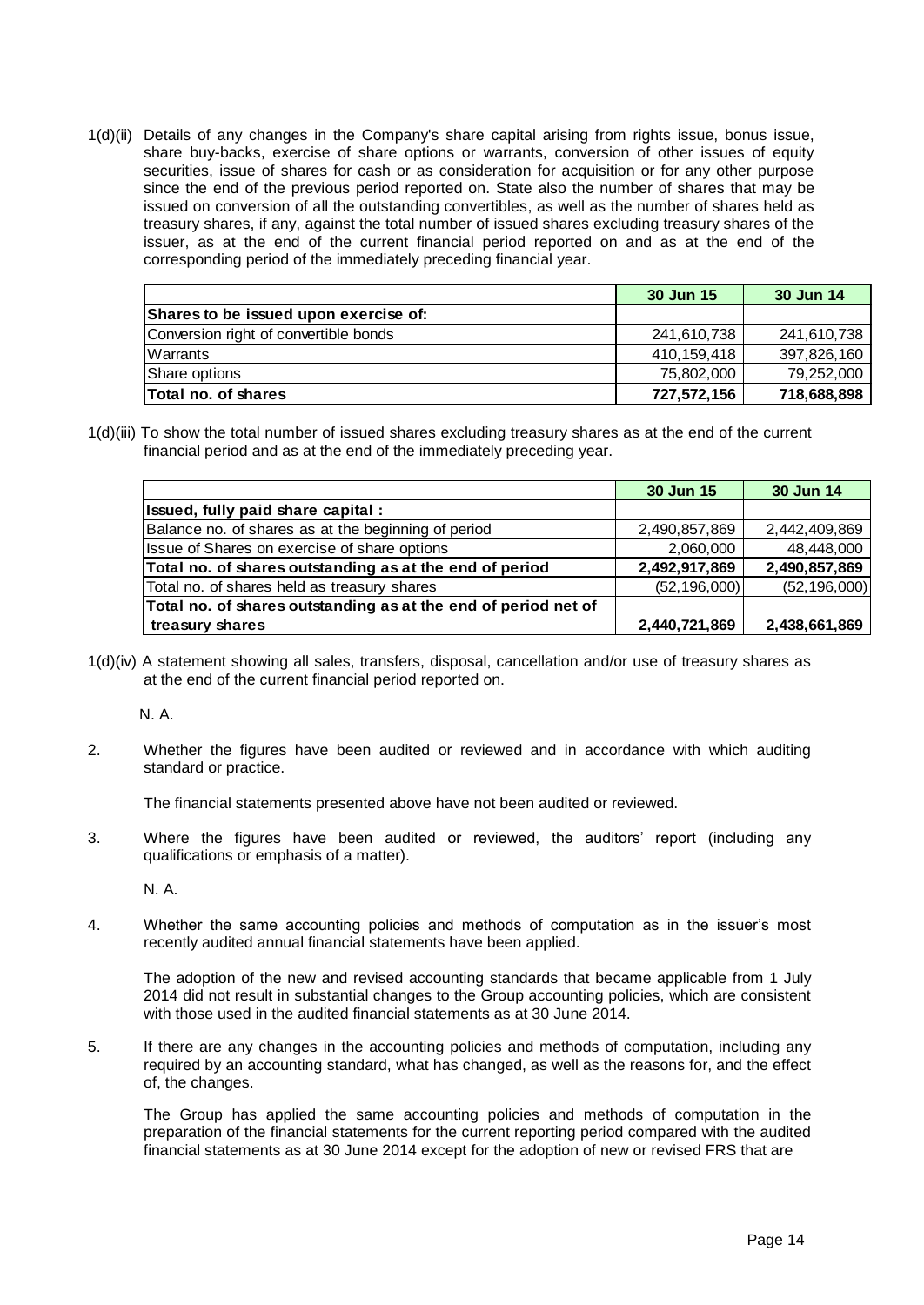mandatory for financial years beginning on or after 1 July 2014. The adoption of these FRS has no significant impact to the Group.

6. Earnings per ordinary share of the Group for the current financial period reported and for the corresponding period of the immediately preceding financial year, after deducting any provision for preference dividends.

|                                                | <b>Group</b>  |                            |                           |               |  |  |  |  |
|------------------------------------------------|---------------|----------------------------|---------------------------|---------------|--|--|--|--|
| <b>Reported EPS</b>                            |               | <b>Twelve Months Ended</b> | <b>Three Months Ended</b> |               |  |  |  |  |
|                                                | 30 Jun 15     | 30 Jun 14                  | 30 Jun 15                 | 30 Jun 14     |  |  |  |  |
| (a) Based on weighted average no. of           |               |                            |                           |               |  |  |  |  |
| shares (cents/share)                           | 11.16         | 24.65                      | 3.71                      | 1.15          |  |  |  |  |
|                                                |               |                            |                           |               |  |  |  |  |
| (b) Based on fully diluted basis (cents/share) | 10.64         | 24.21                      | 3.57                      | 1.09          |  |  |  |  |
| Weighted average no. of shares applicable      |               |                            |                           |               |  |  |  |  |
| to basic earnings per share                    | 2,440,494,390 | 2,395,390,505              | 2,440,721,869             | 2,410,977,298 |  |  |  |  |
| Weighted average no. of shares based on        |               |                            |                           |               |  |  |  |  |
| fully diluted basis                            | 2,560,873,359 | 2,439,121,250              | 2,540,439,760             | 2,551,015,792 |  |  |  |  |

### **Reported earnings per ordinary share**

- 7. Net asset value (for the Issuer and Group) per ordinary share based on the total number of issued shares of the issuer at the end of the:
	- (a) current financial period reported on; and<br>(b) immediately preceding financial year.
	- immediately preceding financial year.

|                                                                                                      |           | Group     | Company   |           |  |
|------------------------------------------------------------------------------------------------------|-----------|-----------|-----------|-----------|--|
|                                                                                                      | As at     | As at     | As at     | As at     |  |
| (In cents per share)                                                                                 | 30 Jun 15 | 30 Jun 14 | 30 Jun 15 | 30 Jun 14 |  |
| Net asset value (NAV) per ordinary share<br>based on issued share capital as at end of<br>the period | 165.95    | 168.62    | 146.22    | 130.75    |  |

- 8. A review of the performance of the Group, to the extent necessary for a reasonable understanding of the Group's business. It must include a discussion of the following:
	- (a) any significant factors that affected the turnover, costs, and earnings of the Group for the current financial period reported on, including (where applicable) seasonal or cyclical factors; and
	- (b) any material factors that affected the cash flow, working capital, assets or liabilities of the Group during the current financial period reported on.

Please refer to the Management's Discussion and Analysis (lodged on SGXNET along with the Financial Results statement) for a review of financial and operational performance.

9. Where a forecast, or a prospect statement, has been previously disclosed to shareholders, any variance between it and the actual results.

There was no forecast made by the Company.

10. A commentary at the date of the announcement of the significant trends and competitive conditions of the industry in which the Group operates and any known factors or events that may affect the Group in the next reporting period and the next 12 months.

Please refer to the Management's Discussion and Analysis (lodged on SGXNET along with the Financial Results statement) for a review of financial and operational performance.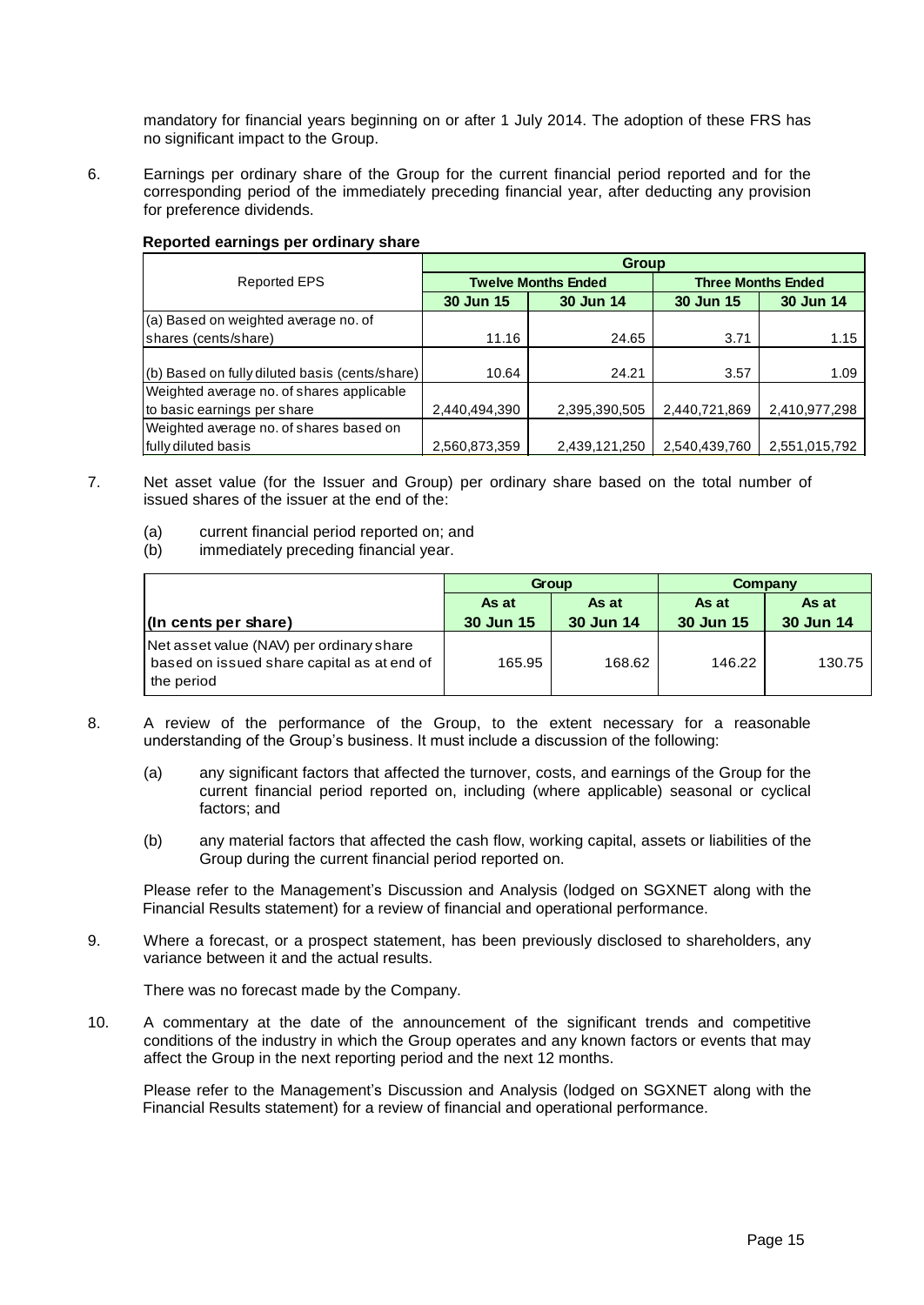- 11. Dividend
	- (a) Current Financial Period Reported on 30 June 2015.

Any dividend recommended for the current financial period reported on?

The Board has recommended a one-tier tax exempt interim dividend of 2.5 cents per ordinary share for the current financial year (1 July 2014 to 31 December 2015).

(b) Corresponding Period of the immediately preceding Financial Year.

Any dividend declared for the corresponding period of the immediately preceding financial year?

| Name of Dividend         | First & Final Dividend | Special Silver Jubilee Dividend |
|--------------------------|------------------------|---------------------------------|
| Dividend Type            | Cash                   | Cash                            |
| Dividend rate (in cents) | 5.00                   | 2.50                            |
| Tax rate                 | One-tier tax exempt    | One-tier tax exempt             |

(c) Whether the dividend is before tax, net of tax or tax exempt. If before tax or net of tax, state the tax rate and the country where the dividend is derived. (If the dividend is not taxable in the hands of shareholders, this must be stated).

The dividend paid is tax exempt in the hands of shareholders.

(d) Date payable

31 August 2015

(e) Books closure date

 Notice is hereby given that the Share Transfer Books and Register of Members of OLAM INTERNATIONAL LIMITED (the "Company") will be closed at **5:00 pm on 24 August 2015** for the purpose of determining Shareholders' entitlements to the interim dividend.

Duly completed registrable transfers received by the Company's Share Registrar, Boardroom Corporate & Advisory Services (Pte) Ltd, 50 Raffles Place, #32-01 Singapore Land Tower, Singapore 048623 **up to 5:00 pm on 24 August 2015** will be registered to determine shareholders' entitlements to the said dividend. Members whose Securities Accounts with The Central Depository Pte. Ltd. are credited with shares **at 5:00 pm on 24 August 2015** will be entitled to the proposed dividend.

12. If no dividend has been declared/recommended, a statement to that effect.

N.A.

13. If the Group has obtained a general mandate from shareholders for IPTs, the aggregate value of such transactions as required under Rule 920(1)(a)(ii). If no IPT mandate has been obtained, a statement to that effect.

The Company has not obtained a general mandate from shareholders for Interested Person Transactions.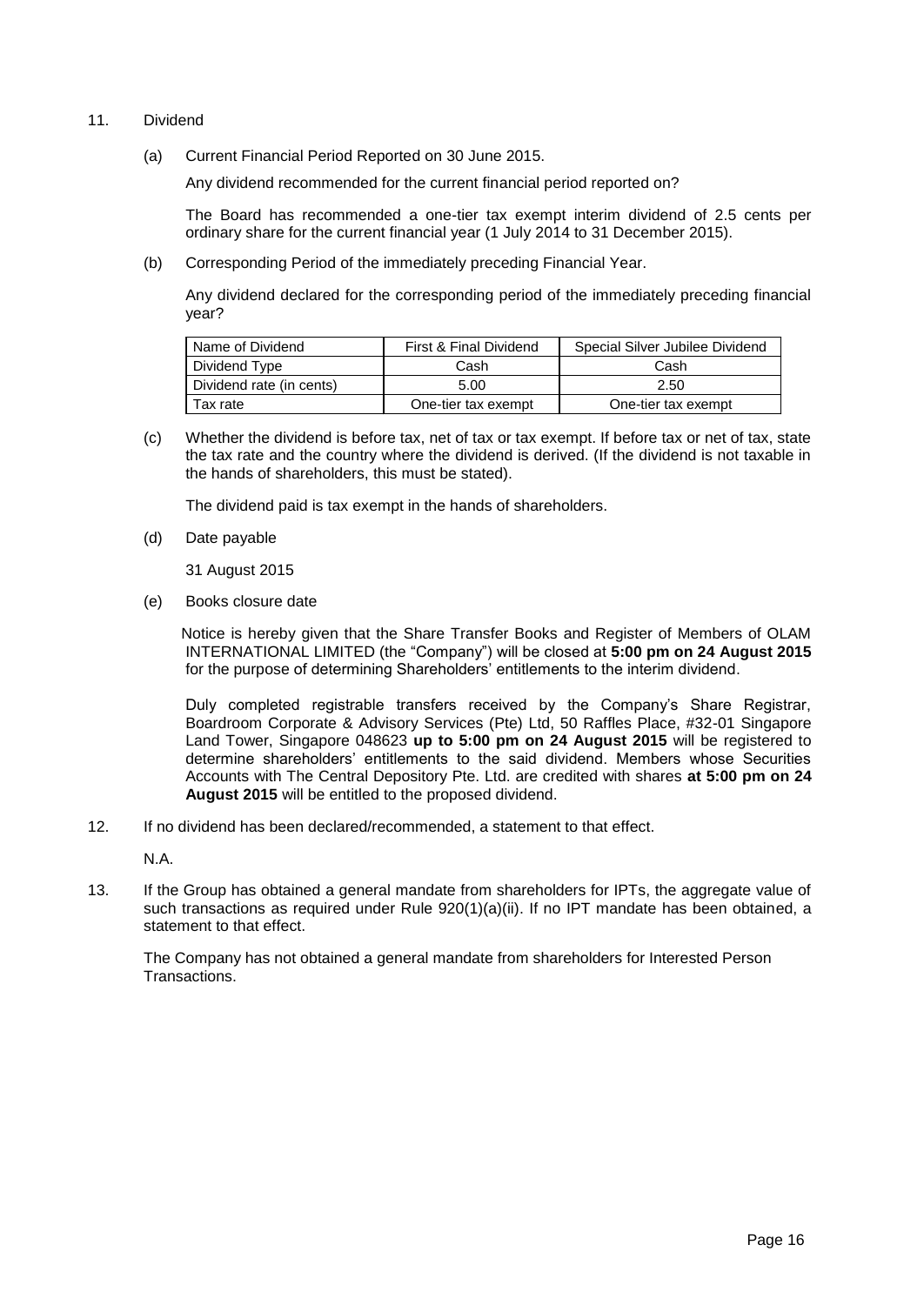## **Appendix A: Profit & Loss Statement in prior year's format**

|                                                                                 | Group          |                            |         |             |                           |          |  |  |  |
|---------------------------------------------------------------------------------|----------------|----------------------------|---------|-------------|---------------------------|----------|--|--|--|
| (in S\$'000)                                                                    |                | <b>Twelve Months Ended</b> |         |             | <b>Three Months Ended</b> |          |  |  |  |
|                                                                                 | 30 Jun 15      | 30 Jun 14                  | %change | 30 Jun 15   | 30 Jun 14                 | % change |  |  |  |
| Sale of goods & services                                                        | 18,310,681     | 19,421,802                 | (5.7)   | 4,811,586   | 5,757,671                 | (16.4)   |  |  |  |
| Other Income <sup>#</sup>                                                       | 49,044         | 53,809                     | (8.9)   | 16,209      | 22,965                    | (29.4)   |  |  |  |
| Cost of sales <sup>#</sup>                                                      | (16, 107, 261) | (17, 481, 766)             | (7.9)   | (4,328,379) | (5,256,802)               | (17.7)   |  |  |  |
| Other expenses <sup>#</sup>                                                     | (1,065,044)    | (823,585)                  | 29.3    | (199,086)   | (265, 463)                | (25.0)   |  |  |  |
| Net loss from changes in fair value<br>of biological assets <sup>#</sup>        | (61, 756)      | (3,657)                    | 1,588.7 | (19,214)    | 17,058                    | n.m.     |  |  |  |
| Share of results from jointly controlled<br>entities and associates             | (7, 878)       | 2,187                      | n.m.    | 3,948       | (6,715)                   | n.m.     |  |  |  |
| Earnings before Interest, Tax,<br><b>Depreciation and Amortisation (EBITDA)</b> | 1,117,786      | 1,168,790                  | (4.4)   | 285,064     | 268,714                   | 6.1      |  |  |  |
| Exceptional items*                                                              | (72, 017)      | 283,101                    | n.m.    | (477)       | (16, 706)                 | n.m.     |  |  |  |
| Depreciation & Amortisation                                                     | (214, 723)     | (215, 577)                 | (0.4)   | (57, 423)   | (47, 505)                 | 20.9     |  |  |  |
| Finance income                                                                  | 26,825         | 14,399                     | 86.3    | 8,660       | 523                       | 1,555.8  |  |  |  |
| Finance costs <sup>#</sup>                                                      | (480, 081)     | (519, 240)                 | (7.5)   | (109, 787)  | (104, 955)                | 4.6      |  |  |  |
| <b>Profit Before Tax</b>                                                        | 377,790        | 731,473                    | (48.4)  | 126,037     | 100,071                   | 25.9     |  |  |  |
| Taxation <sup>#</sup>                                                           | (96,909)       | (90, 201)                  | 7.4     | (35, 248)   | (25, 226)                 | 39.7     |  |  |  |
| <b>Profit for the period</b>                                                    | 280,881        | 641,272                    | (56.2)  | 90,789      | 74,845                    | 21.3     |  |  |  |
|                                                                                 |                |                            |         |             |                           |          |  |  |  |
| <b>Attributable to:</b>                                                         |                |                            |         |             |                           |          |  |  |  |
| Owners of the Company                                                           | 289,035        | 608,488                    | (52.5)  | 94,738      | 31,833                    | 197.6    |  |  |  |
| Non-controlling interests                                                       | (8, 154)       | 32,784                     | n.m.    | (3,949)     | 43,012                    | n.m.     |  |  |  |
|                                                                                 | 280,881        | 641,272                    | (56.2)  | 90,789      | 74,845                    | 21.3     |  |  |  |

**\*** For breakdown of Exceptional items, refer to the Management's Discussion and Analysis (lodged on SGXNET along with the Financial Results statement)

# Excluding exceptional items